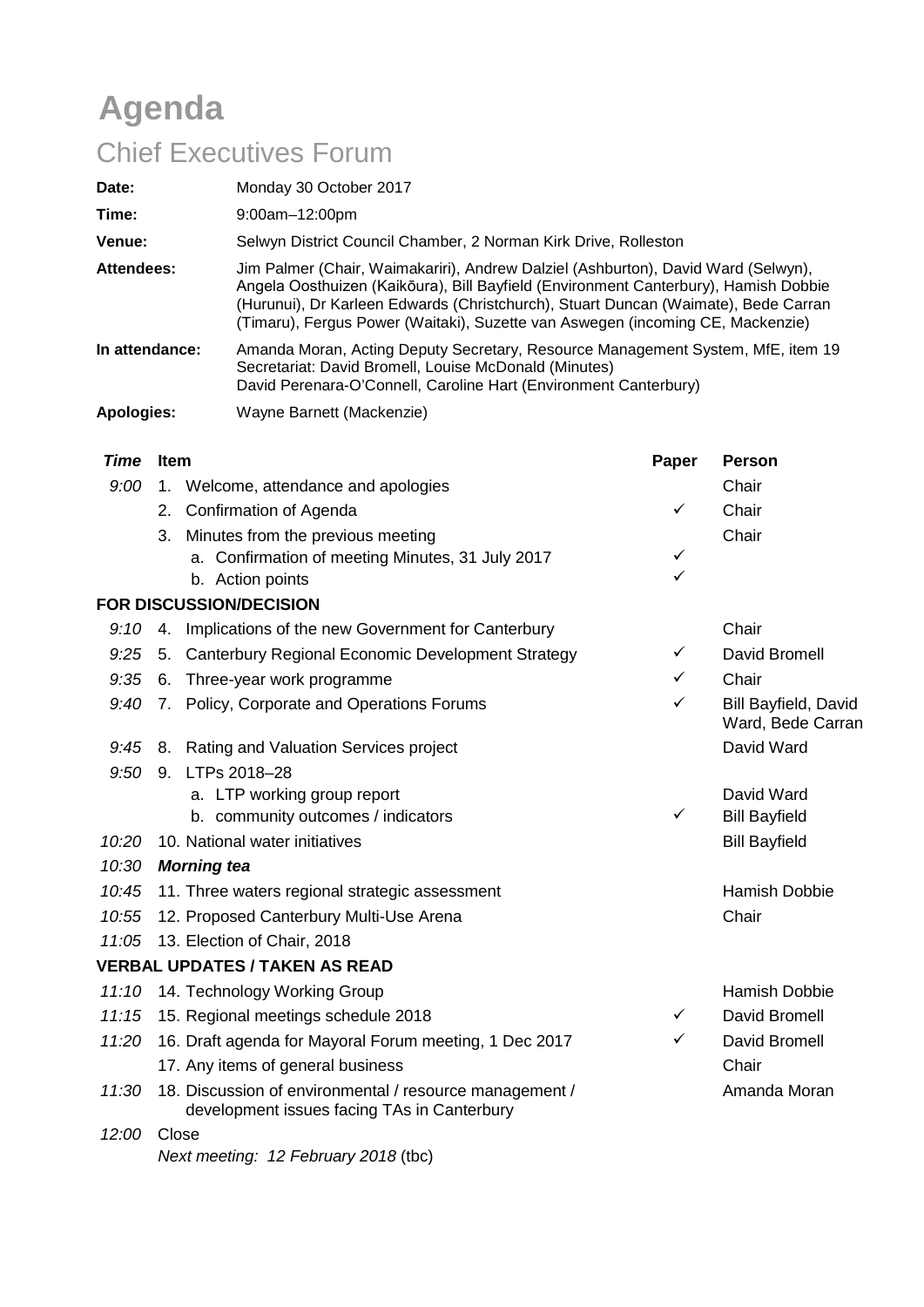## **Chief Executives Forum (Minutes confirmed 30/10/17)**

| Date:          | 31 July 2017                                                                                                                                                                                                                                                                                                                                                |
|----------------|-------------------------------------------------------------------------------------------------------------------------------------------------------------------------------------------------------------------------------------------------------------------------------------------------------------------------------------------------------------|
| Venue:         | Selwyn District Council, 2 Norman Kirk Drive, Rolleston                                                                                                                                                                                                                                                                                                     |
| Attendees:     | Jim Palmer (Chair, Waimakariri), Andrew Dalziel (Ashburton), Bill Bayfield<br>(Environment Canterbury), Wayne Barnett (Mackenzie), Hamish Dobbie<br>(Hurunui), Bede Carran (Timaru), Stuart Duncan (Waimate), Dr. Karleen<br>Edwards (Christchurch), Angela Oosthuizen (Kaikōura), Tim Harris (for<br>David Ward, Selwyn), Neil Jorgansen (Acting, Waitaki) |
| In attendance: | Caroline Hart (Environment Canterbury - item 6)                                                                                                                                                                                                                                                                                                             |
| Secretariat:   | David Bromell, Anna Puentener, David Perenara-O'Connell (Environment<br>Canterbury), Cindy Butt (Minutes)                                                                                                                                                                                                                                                   |
| Apologies:     | David Ward (Selwyn). Angela Oosthuizen (Kaikōura) and Bede Carran<br>(Timaru) – for lateness                                                                                                                                                                                                                                                                |

The meeting commenced at 9.00 a.m.

### 1. **Welcome, attendance and apologies**

Jim Palmer welcomed attendees to the Forum. Apologies were noted.

### 2. **Confirmation of agenda**

The following items were requested for discussion under general business:

- Governance announcement 3 Waters
- LGNZ Excellence Programme.

### **Attendance**

Bede Carran (Timaru District Council Chief Executive) joined the meeting at 9.07am.

### 3. **Minutes from the previous meeting**

### **a. Confirmation of meeting Minutes**

### **Correction:**

Page 3, item 16 'Building Control', second paragraph, first sentence, include the word "investigating" so that the sentence now reads: *"Michael Ross explained that Waitaki is investigating using the Wellington initiative GoGet …"*

**The Minutes from the meeting held 8 May 2017 were accepted as a true and accurate record, with the foregoing correction.**

*David Ward / Bill Bayfield Carried*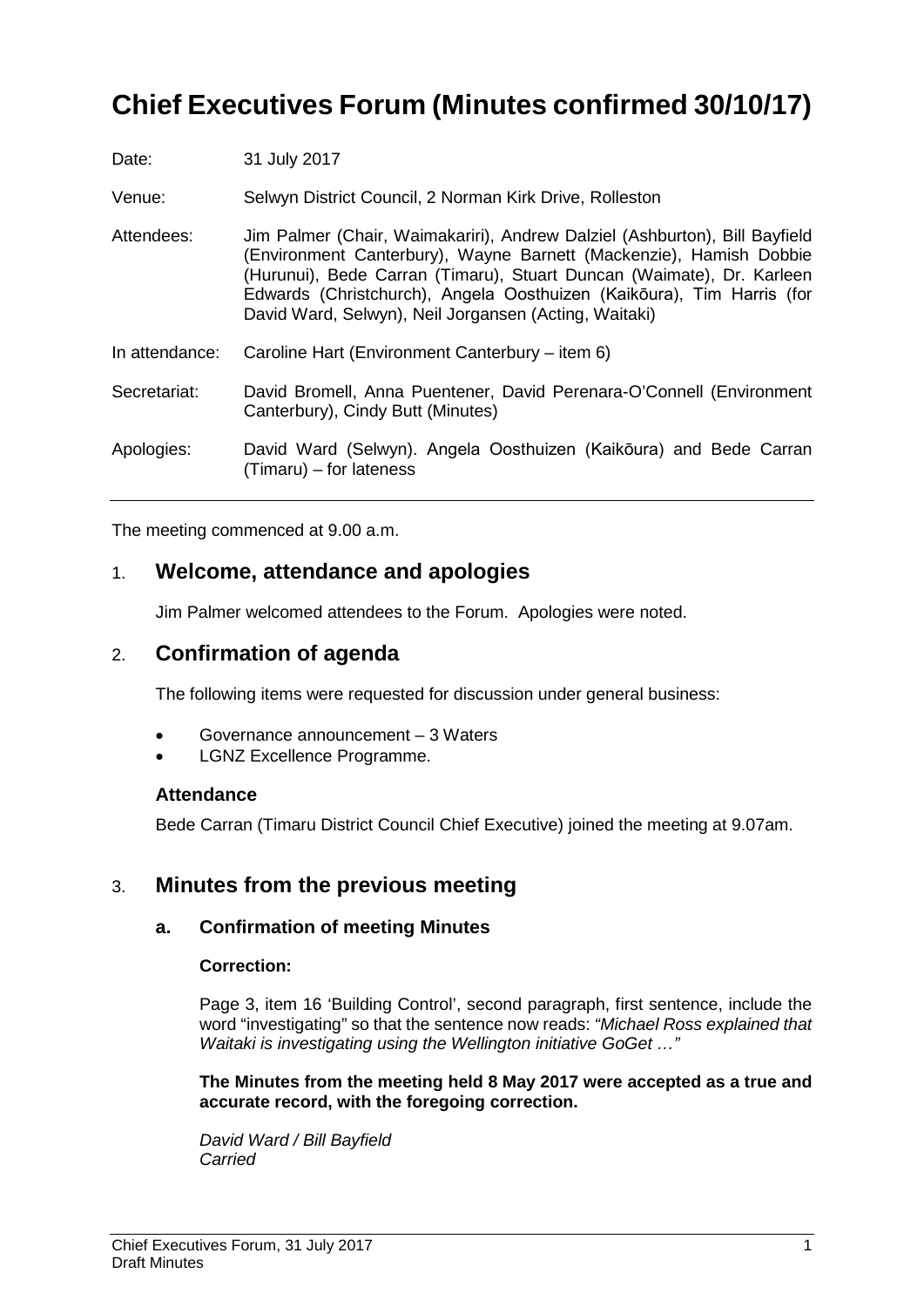### **b. Action points**

The following action points were noted.

### **3 waters**

Meeting with Engineering Managers is being organised. This project will be useful as the DIA three waters review is undertaken.

### **North Canterbury earthquake recovery review**

Bill Bayfield advised that consultant Kestral will start the review in the next two weeks. The review was initiated by the CDEM Joint Committee. Another review will consider how the civil defence response function will be delivered.

### **Technology Working Group**

Hamish Dobbie advised that the technology working group will be meeting this week.

### 4. **CREDS implementation**

Jim Palmer introduced the report that informed members about progress to develop and implement the CREDS work programme for 2017-19. He acknowledged David Bromell's continued work and advised that the Ministry of Business, Innovation and Employment (MBIE) had signalled that all eight projects were supported and approved in principle, and each project required a business case to be completed before the funding agreement can proceed. The secretariat will work with MBIE to confirm an effective process to submit the business cases.

David Bromell addressed the meeting and requested in principle support for a project to have a science and innovation presence at the next Canterbury A&P show. He advised there was opportunity to source \$10k budget for this initiative that would form part of the 'Value-added production' work programme. The science and innovation presence would include stalls from businesses such as Agritech and Vodafone.

Mr Bromell advised that a resource was required to begin work on the Regional Visitor Strategy actions. This work included facilitating tourism hui and coordinating a whole of region events programme, to be developed in liaison with ChristchurchNZ.

It was noted the next Chief Executives Forum meeting scheduled on 30 October would include a briefing from ChristchurchNZ to outline the agency's position in relation to the region.

### **Attendance**

Angela Oosthuizen (Kaikōura) joined the meeting at 9.34 am.

The meeting agreed that more resource was required to give effect to the CREDS work programme.

### **Resolved**

**That the Chief Executives Forum:**

**1 Agree that Environment Canterbury be the fund holder for the eight projects for which funding has been approved in principle from the Ministry of Business, Innovation and Employment's Multi-Year Appropriation for Regional Initiatives.**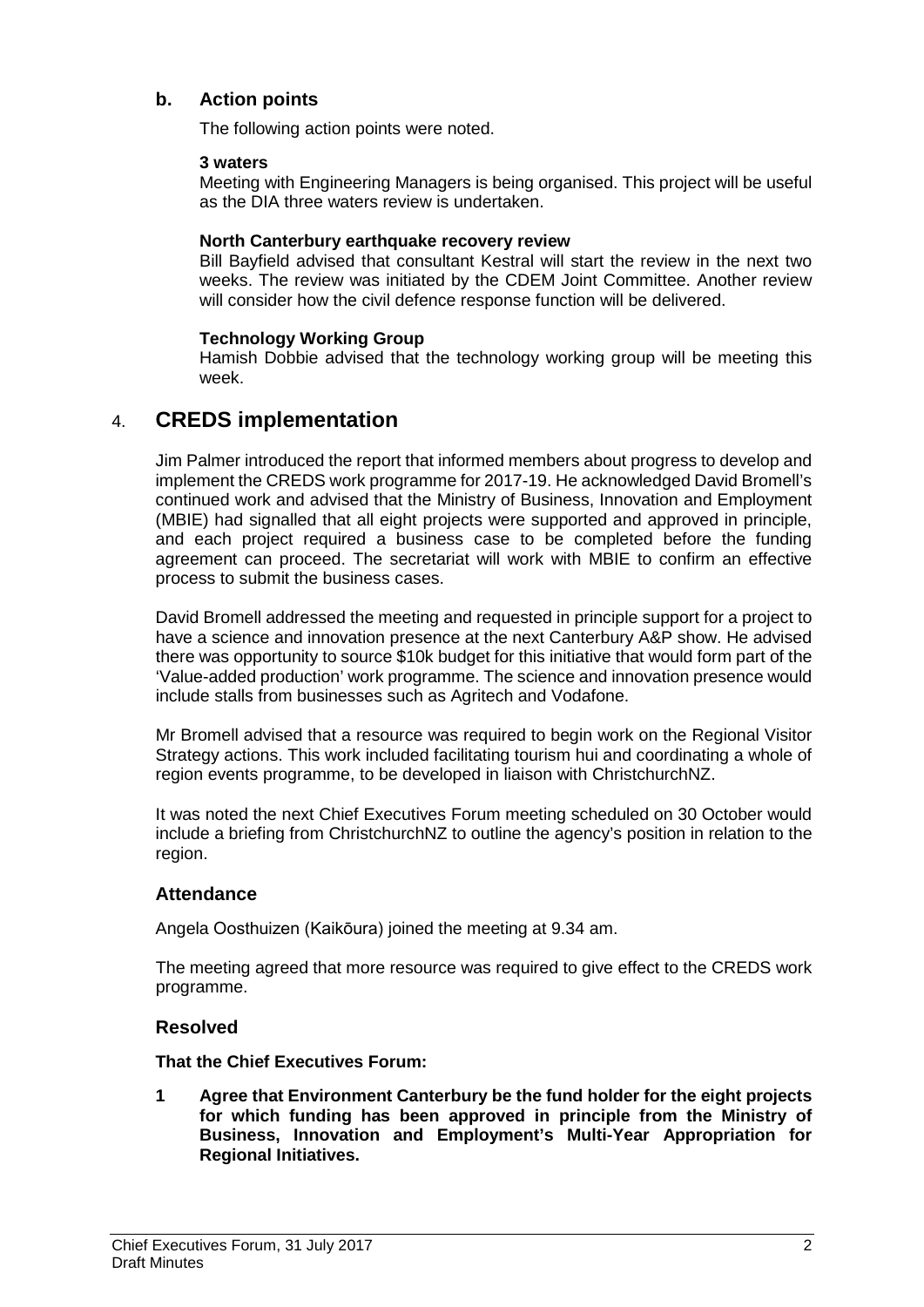- **2 Note that the agreed CREDS 'accelerator projects' have been added to the Mayoral Forum three-year work programme.**
- **3 Identify and agree senior staff to support the lead Mayors for Value added production and Regional Visitor Strategy to develop and implement action plans for their work programmes.**
- **4 Invite the Mayoral Forum to endorse development of funding proposals to implement priority actions in the Value-added production and Regional Visitor Strategy work programmes.**

*Bede Carran / Stuart Duncan Carried*

### 5. **Three-year work programme**

The work programme was reviewed. It was noted the accelerator projects had been added, and the following updates were provided:

### a) **Initiative 1 - Refresh and relaunch CREDS**

*AP: Provide Andrew Dalziel (Ashburton District Council Chief Executive) with relevant CREDS documentation.*

### b) **Initiative 12 - Business case for rail passenger services**

*AP: Include "South of Christchurch" in the title.*

### c) **Initiative 24 - Canterbury Economic Development Co. Ltd**

It was noted that approval from the Inland Revenue Department was required to remove the Canterbury Economic Development Co. Ltd from the Companies Register. The forum would be advised when approval is granted.

### d) **Initiative 26 - Build on Canterbury Maps shared service**

The success of Canterbury Maps shared service relied on the willingness of local authorities to share their data. It was agreed Canterbury Maps was a trusted entity, and local authorities should be encouraged to make their mapping data available to it.

### e) **Initiative 27 - Engineering services and common standards**

To date, the Engineering Managers Group has not progressed this initiative. It was agreed to take the matter to the Operations Forum to further discuss if a common standard could be progressed.

### *AP: Include as an agenda item at the next Operations Forum meeting.*

### f) **Initiative 28 - Building control and regulatory co-ordination**

Members discussed the challenges facing this workstream and agreed that there were good reasons to progress the work through the Operations Forum.

Members noted the Operations Forum Chair, Wayne Barnett (Mackenzie District Council Chief Executive) was leaving, and agreed his successor be invited to the next Operations Forum meeting on 16 October 2017.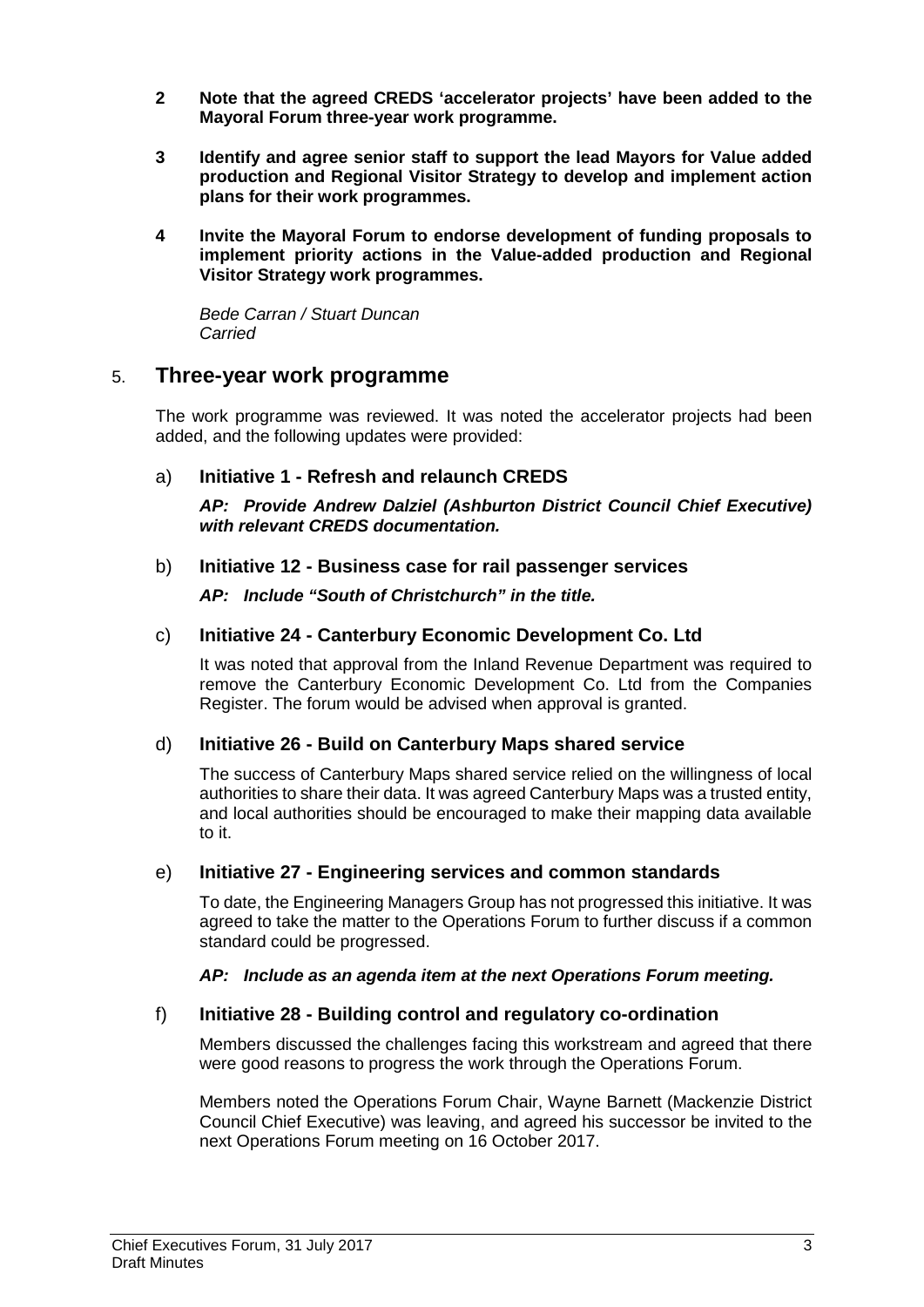*AP: Include as an agenda item at the next Operations Forum meeting, to provide a status update for the next CE Forum including recommendations for how this initiative could be progressed.* 

### 6. **Canterbury Water Management Strategy (CWMS) update**

Caroline Hart (Programme Manager Strategy and Planning Management, Environment Canterbury) gave a verbal update noting the CWMS 2017 targets report would be circulated to Chief Executives prior to it being presented to the next Mayoral Forum meeting scheduled on 25 August 2017. Ms Hart advised the 2017 report was focused on 2020 targets, and looking ahead to consider 2030 targets.

In future, the Quarterly Report will be presented to the CE Forum to determine it is fit for purpose. Thereafter it would be presented to a subsequent meeting of the Mayoral Forum.

Bill Bayfield noted the targets and quarterly reports reflected the work being done at a district council level, and that Chief Executives would be involved in future discussions to consider opportunities to refresh targets for 2030.

Mr Bayfield advised ECan Councillor Claire McKay was the CWMS portfolio lead at Environment Canterbury, and would present the targets report to the Mayoral Forum on 25 August 2017 and seek their feedback.

### 7. **Compliance, monitoring and enforcement working group**

Bill Bayfield advised the draft terms of reference will be presented to the inaugural meeting of the working group, and then back to the CE Forum for approval. It was suggested to include 'RMA' in the title. The group would concentrate on RMA issues with a focus on environmental law, and be tasked to develop synergies and grow capability and consistency across the region. The Operations Forum will discuss establishing the regional compliance, monitoring and enforcement working group at its next meeting in October. Members agreed the working group reports to the Operations Forum.

### **Resolved**

**That the Chief Executives Forum:**

- **1 Review the draft terms of reference for the regional compliance, monitoring and enforcement working group.**
- **2 Agree that the regional compliance, monitoring and enforcement working group report to the Operations Forum.**
- **3 Note that the working group will have the opportunity to review and comment on the draft terms of reference when it first meets, before these are finalised and formally approved by the Chief Executives Forum on 30 October 2017**

*Hamish Dobbie / Bill Bayfield Carried*

### **Adjournment:**

The meeting adjourned for morning tea at 10.42 am and reconvened at 10.53 am.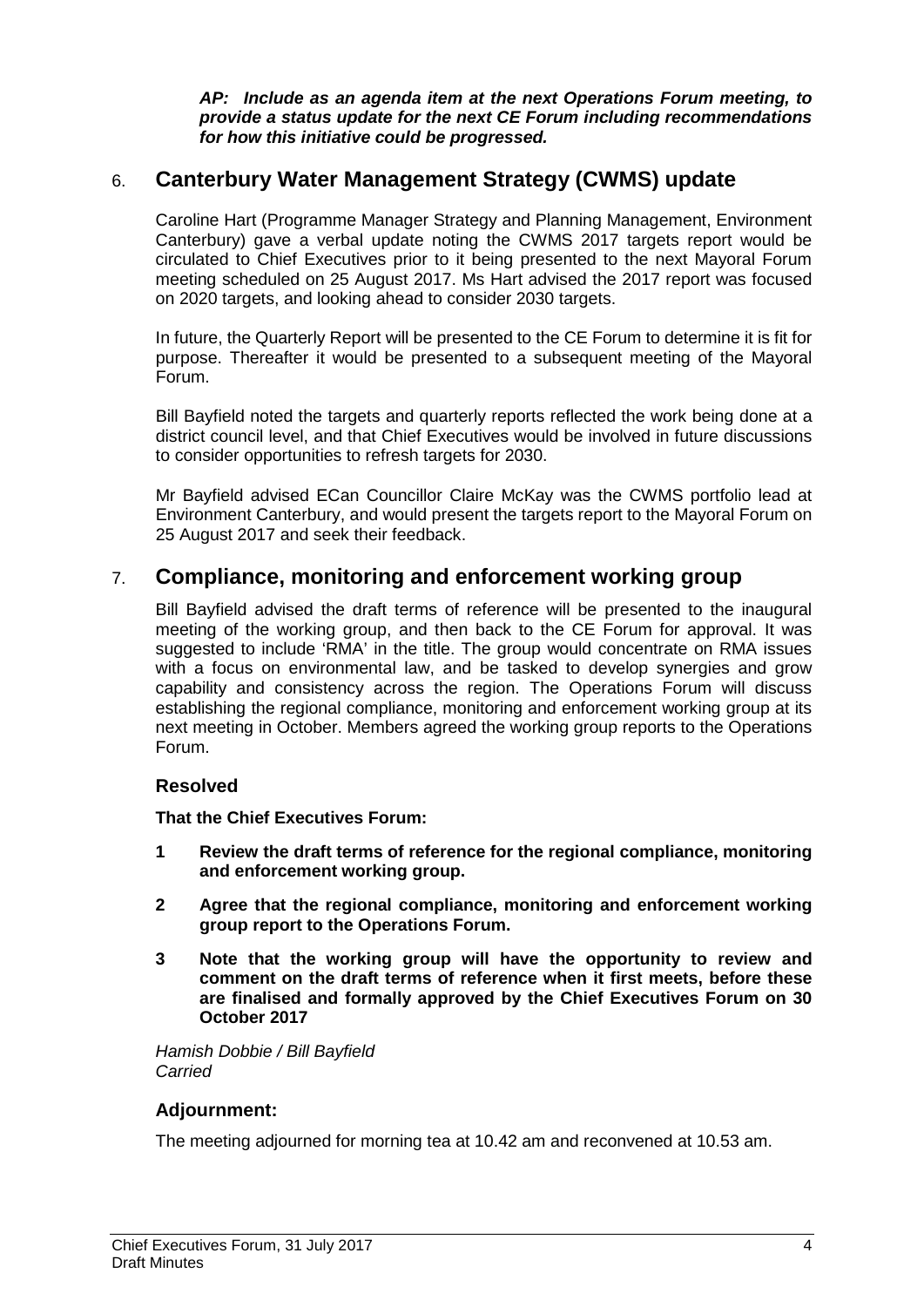### 8. **Update on earthquake recovery – Hurunui and Kaikoura**

Hamish Dobbie (Hurunui District Council Chief Executive) gave a verbal update. He advised earthquake recovery had adjusted into BAU. The district has an advocacy role with insurers. Waste management is up and running. Councillors are focussed on social concerns.

Angela Oosthuizen (Kaikōura District Council Chief Executive) gave a verbal update and advised that the council restructure was complete. There are new people on board and a new recovery team in place. The recovery team is funded externally. There is no data about temporary housing requirements, and staff are working to understand the extent of the problem. The rebuild infrastructure group has completed a prioritised work programme and urgent work is happening. The district is left with residual natural hazards problems to address, and will have high level discussions with insurers at the end of Sept/Oct to look at life risk and prepare a business case to consider if any special policy considerations are available. There is a lot of work going on, it is progressing.

Bill Bayfield advised the harbour was going well, and noted the emergency legislation had been useful. Waiting an announcement from the Minister of Primary Industries to see if funds will be available to farmers.

### 9. **Canterbury Regional Stormwater Forum report**

The report was taken as read.

### **Resolved**

**That the Chief Executives Forum:**

- **1. Receive this progress report.**
- **2. Note the Canterbury Regional Stormwater Forum is seeking progress in the following key areas:** 
	- **Implementing the Canterbury Land and Water Regional Plan**
	- **Developing best practice stormwater design website for Canterbury**
	- **Addressing gaps identified in the Best Practice Gap Analysis to continue to develop best practice guidance**
	- **Seeking broad community and industry behaviour change in activities at the kerb, drain or "top of the pipe" to improve the quality of stormwater discharges into the receiving environment.**
- **3. Note the current forum budget will resource the work programme outlined in recommendation 2 and also provide for ongoing involvement in the forum by Mahaanui Kurataiao and Te Rūnanga o Ngāi Tahu representatives.**

### 10. **Policy Forum report**

Bill Bayfield thanked Chief Executives for nominating representatives for the Climate Change working group.

There are plans to introduce a more iterative workshop structure to the Policy Forum and to look beyond RMA into areas such as transport, biodiversity and climate change.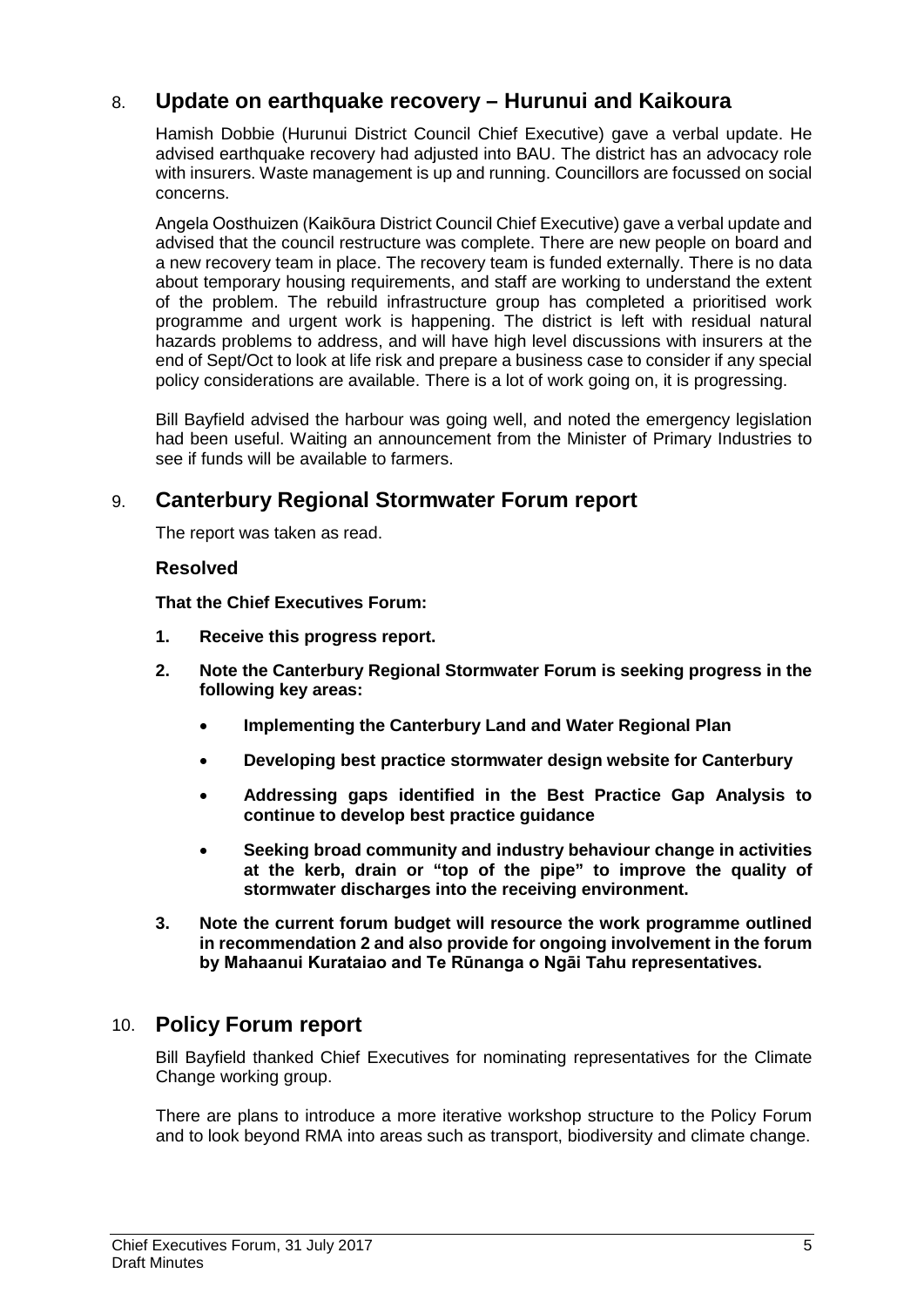The regional submissions review was well-received and demonstrated the effectiveness of Canterbury Mayoral Forum advocacy. The review will be presented to the Mayoral Forum at the 25 August 2017 meeting.

The regional training workshop held in July went well and 28 staff from across the region attended. The Forum agreed for the Policy Forum to take up the opportunity to run a regional workshop in early 2018 with Statistics New Zealand on how to use population data in policy and planning.

### **Resolved**

**That the Chief Executives Forum:**

**1. Receive the report on the work of the Canterbury Policy Forum.**

### 11. **Corporate Forum report**

The report was taken as read.

### **Resolved**

**That the Chief Executives Forum:**

**1. Note the contents of this report.**

### 12. **Operations Forum report back**

Operations Forum Chair Wayne Bennett gave a verbal update and advised the Regulation Managers Group were investigating the legality of having contractors in enforcement roles, this legal opinion would be the basis for discussion with MPI. The structure of delegations and functions would also be looked at as this may resolve the issue.

There was discussion about the amount of effort given to technical initiatives, and whether more effort was needed on customer focus. If the Forum agrees, the work programme could consider adding a customer service initiative. It would provide an opportunity to collaborate, discuss and share good ideas and resources on successful customer service initiatives in use across the region.

### 13. **Greater Christchurch Partnership update**

Forum Chair Jim Palmer (Waimakariri District Council Chief Executive) gave a verbal update and reported: the dual challenge to refresh the urban development strategy and how it will dovetail into the latest relevant NPS.

### 14. **National water initiatives update**

It was noted the Government review of three waters services cabinet paper had been pre-circulated.

Bill Bayfield gave a verbal update that inlcuded: the Minister had signalled changes to the National Policy Statement – Freshwater Management (NPSFM) which will be in place before the election. The next review of implementation of the NPSFM is underway. NIWA and MfE are looking at urban standards for copper and zinc sediment. It was noted the challenge facing regulatory authorities to plan when the NPS was undergoing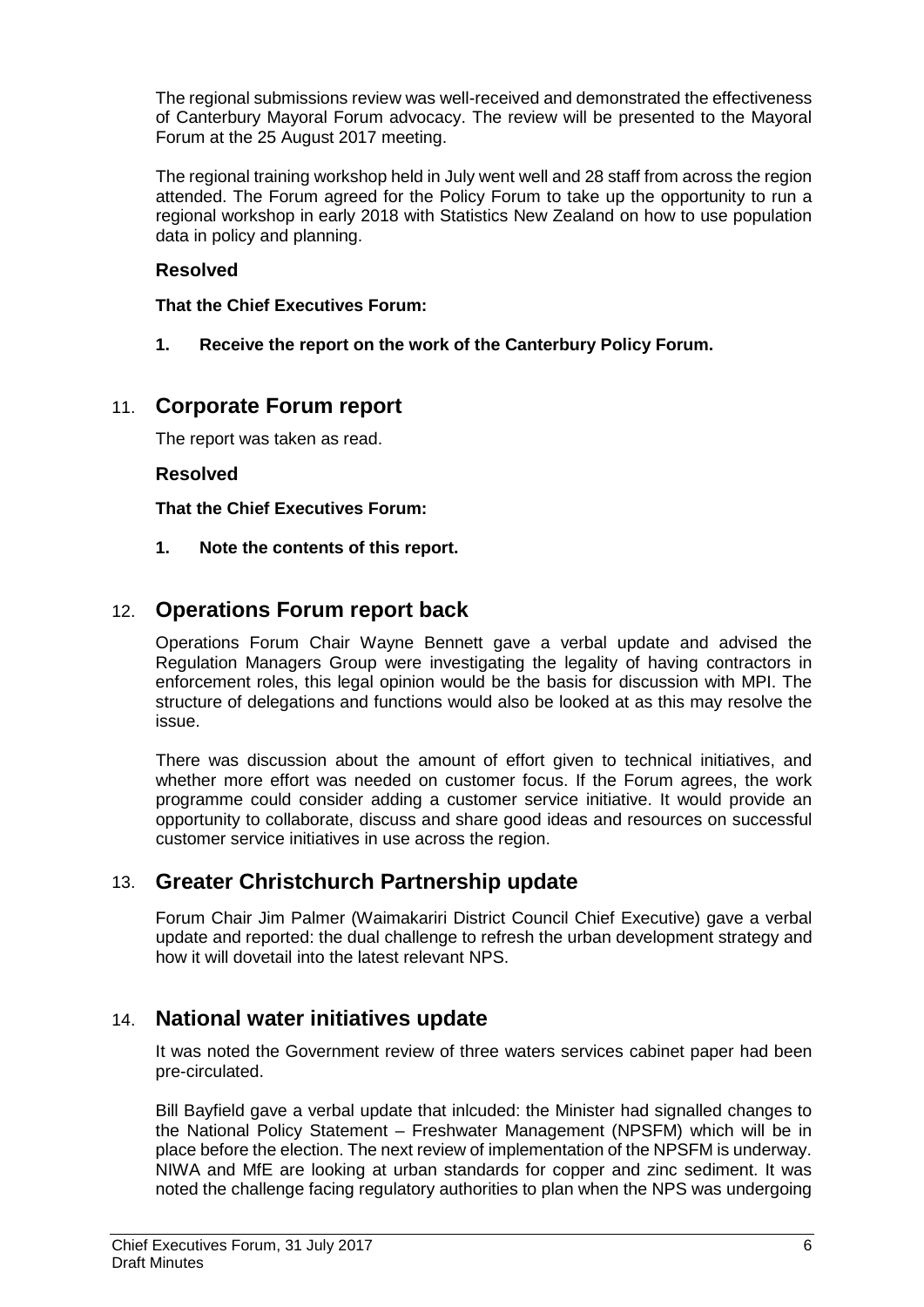such frequent changes (released in 2011, rewritten 2014, changes made in 2016 to implement in 2017).

Good Management Practice farming – CWMS had informed a national policy and process.

Havelock North enquiry (Stage 2) submission was lodged on behalf of the Mayoral Forum, and submissions were also lodged by Waimakariri, Christchurch City and Environment Canterbury. A local government combined submission was made by LGNZ.

### **Attendance:**

Dr. Karleen Edwards (Christchurch City Chief Executive) left the meeting at 11.31 am.

The Office of the Auditor General is undertaking an audit on water metering in Canterbury (along with other selected councils) as part of its focus on water for 2017/18.

Helen Wynne had a new role with DIA to look at relationships with local government. Murray Sherwan (NZ Productivity Commission) had been asked to undertake an inquiry into water.

There is a lot of activity around water management as government grapples with how water will be managed in New Zealand. There is an opportunity to put together a paper which provides an overview of national water initiatives from a Canterbury perspective for the Canterbury Mayoral Forum on 25 August.

### 15. **Rating and valuation services update**

The report was taken as read.

### **Resolved**

**That the Chief Executives Forum:**

**1. Note the progress that has been made by the working group on the tender for preparation of a business case to assess future options.**

### **17. LTP working group update**

The report was taken as read.

### **Resolved**

**That the Chief Executives Forum:**

**1. Note the contents of this report.**

### **18. Health and safety advisors group update**

The report was taken as read.

### **Resolved**

**That the Chief Executives Forum:**

**1. Note the contents of this report.**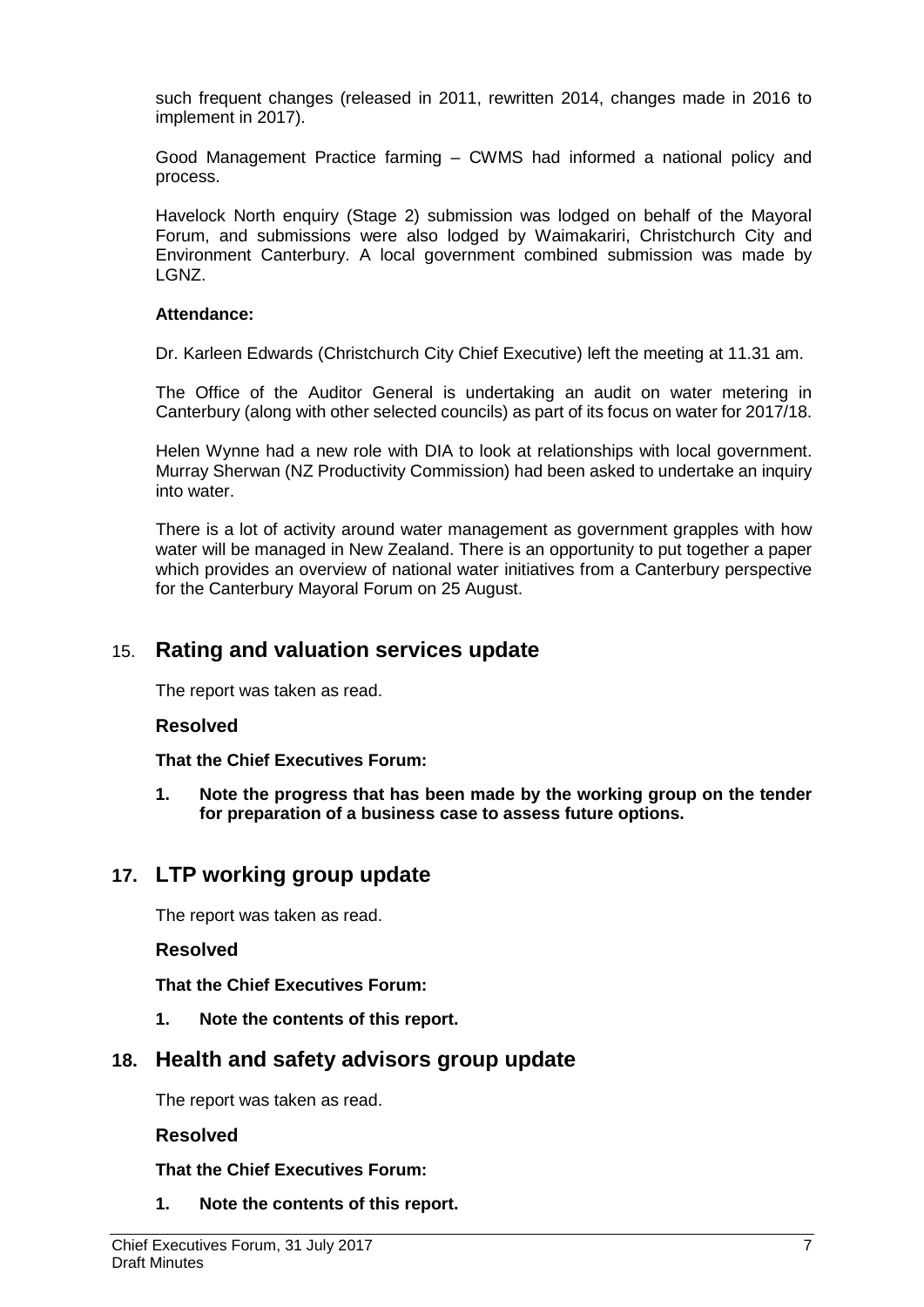### **19. Draft agenda for the Mayoral Forum Meeting, 25 August 2017**

David Bromell outlined the draft Mayoral Forum agenda for 25 August 2017.

### **20. General business**

### **LGNZ Excellence Programme**

Andrew Dalziel (Ashburton District Council Chief Executive) gave a verbal update noting auditors had been engaged to review the programme due to concerns about quality and value. The review would consider exiting from its PWC Australia relationship and be better aligned to the LGNZ Excellence Programme.

### **Operations Forum Chair Replacement**

It was confirmed that Bede Carran (Timaru District Council Chief Executive) would replace Wayne Barnett as the Chair of the Operations Forum.

### **Farewell to Wayne Barnett**

This was Mr Barnett's final meeting, the Chair thanked him for his contribution to the Forum and his work with the Operations Forum. A presentation was made, and Mr Barnett thanked Forum colleagues for their work and support.

### **Next meeting**

Monday 30 October 2017, 9.00am, Selwyn District Council.

### **The meeting closed at 12.11 pm.**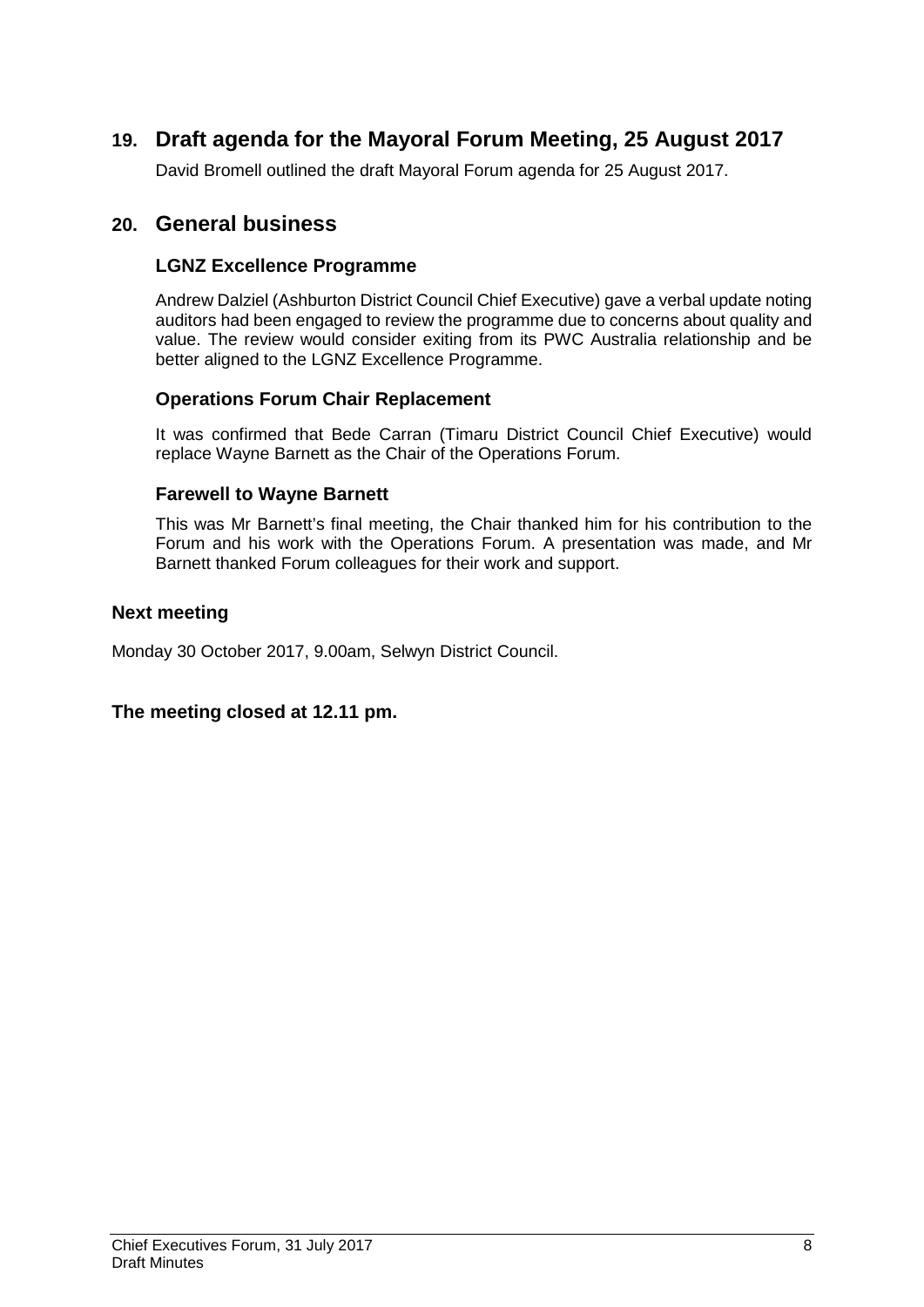# Action schedule

Chief Executives Forum

As at 20 October 2017. Items will be removed once complete.

| Date                 | <b>Subject</b>                                                                                                                                                                                                                                                                                                                                       | <b>Actioned by</b>           | <b>Deadline</b>                                                | <b>Status</b>                                                                                                                                                                                                                                  |
|----------------------|------------------------------------------------------------------------------------------------------------------------------------------------------------------------------------------------------------------------------------------------------------------------------------------------------------------------------------------------------|------------------------------|----------------------------------------------------------------|------------------------------------------------------------------------------------------------------------------------------------------------------------------------------------------------------------------------------------------------|
| 25.05.17             | Case for Canterbury<br>Review costings in the proposal and identify options to co-<br>fund further work on the Case for Canterbury                                                                                                                                                                                                                   | Jim Palmer/<br>Secretariat   | Ongoing                                                        |                                                                                                                                                                                                                                                |
| 04.04.16<br>31.10.16 | Strategic assessment, Case for Change: Three Waters<br>• Reinforce the importance of this priority Canterbury<br>Mayoral Forum project to key council staff, to ensure<br>adequate resourcing for delivery within agreed<br>timeframes.<br>• Final investment logic map.<br>• Final strategic assessment endorsed by CEMG.<br>• Final report to CEF. | CCC with councils<br>All CEs | <b>ASAP</b><br>September 2017<br>November 2017<br>January 2018 | Reported to CEF 3 February 2017<br>Reported to CEF 8 May 2017<br>Meeting with CEMG to be rescheduled.<br>Timeframe to be shared with CEF.                                                                                                      |
| 29.08.16             | <b>Technology Working Group</b><br>• Outline the purpose of the Group and establish tasks and<br><b>Terms of Reference</b>                                                                                                                                                                                                                           | Hamish Dobbie                | 31 October 2016                                                | Meeting scheduled for w/ending 4 Aug 2017                                                                                                                                                                                                      |
| 03.02.17             | North Canterbury earthquake recovery review<br>• Keep CEs updated on the earthquake recovery review<br>process, including the development of Terms of<br>Reference.                                                                                                                                                                                  | <b>Bill Bayfield</b>         |                                                                | Review underway.                                                                                                                                                                                                                               |
| 08.05.17             | Canterbury Economic Development Co Ltd<br>• Check that all councils have resolved to wind up the<br>Canterbury Economic Development Co Ltd                                                                                                                                                                                                           | <b>Bede Carran</b>           | <b>ASAP</b>                                                    | With IRD for final part of process.                                                                                                                                                                                                            |
| 08.05.17             | Canterbury Drinking Water Reference Group<br>• Reference Group will continue in order to address results<br>of Stage 2 of the enquiry (due to OAG on Dec 8th)                                                                                                                                                                                        | <b>Bill Bayfield</b>         | Dec 2017                                                       | In progress                                                                                                                                                                                                                                    |
| 08.05.17             | Civil Defence Emergency Management<br>Options to Enhance the delivery of Emergency<br>Management Officer functions in Canterbury (EMO support)<br>• Terms of reference for review to be circulated to CEs                                                                                                                                            | <b>Bill Bayfield</b>         | 31 July 2017                                                   | Regional Civil Defence Group Controller<br>Neville Reilly advises he has shared the ToR<br>for the Options to Enhance the delivery of<br>Emergency Management Officer functions in<br>Canterbury.<br>Review and report are nearing completion. |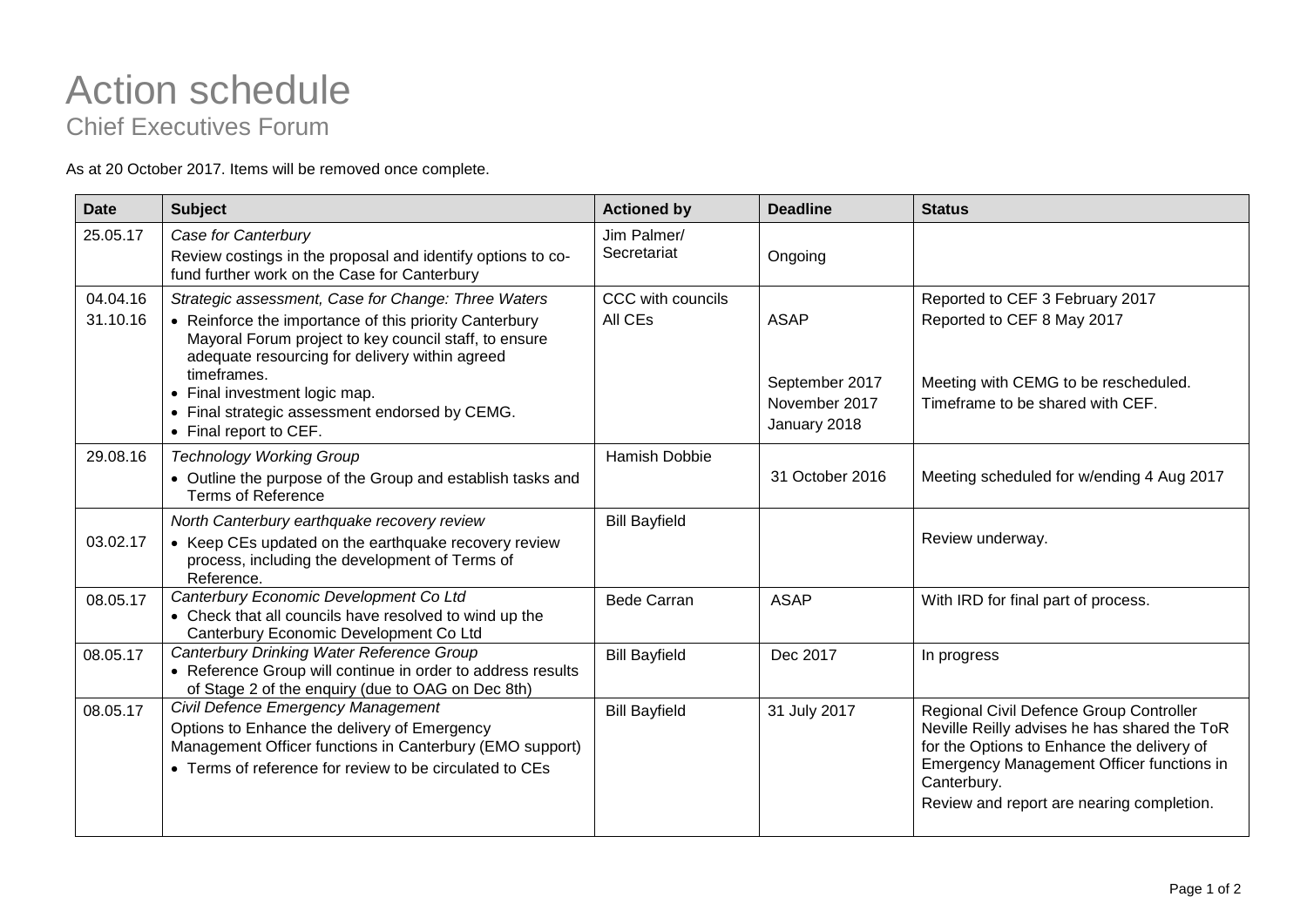| <b>Date</b> | <b>Subject</b>                                                                                                                                                                                                                   | <b>Actioned by</b>                                | <b>Deadline</b>                    | <b>Status</b>                                                                                                             |
|-------------|----------------------------------------------------------------------------------------------------------------------------------------------------------------------------------------------------------------------------------|---------------------------------------------------|------------------------------------|---------------------------------------------------------------------------------------------------------------------------|
|             | Ministerial review of current emergency response system in<br>NZ (the Sowry Review)                                                                                                                                              |                                                   | 30 Oct 2017                        | The submission from CDEM to this review has<br>been shared with CEs. Complete.                                            |
| 31.07.17    | Three-year work programme<br>Item 1: Re-launch of CREDS. Send info pack to A. Dalziel<br>Item 12: Include wording 'south of Christchurch'<br>Item 27: Add to Operations Forum agenda.<br>Item:28 Add to Operations Forum agenda. | Secretariat /<br><b>Operations Forum</b><br>Chair | 16 October 2017<br>30 October 2017 | All complete                                                                                                              |
| 31.07.17    | Customer service initiative<br>Consider establishing a work programme for the Operations<br>Forum on customer service initiatives across the region                                                                              | <b>Operations Forum</b><br>Chair                  | 16 October 2017                    | In progress - agenda item 7                                                                                               |
| 31.07.17    | ChristchurchNZ<br>Arrange for a representative from ChristchurchNZ to<br>address the next Chief Executives Forum.                                                                                                                | Secretariat                                       | 30 October 2017                    | We were unable to do so. The Chair and new<br>CE of ChristchurchNZ will meet with the<br>Mayoral Forum on 1 December 2017 |
| 31.07.17    | <b>National Water initiatives</b><br>Prepare an overview paper about national water initiatives<br>for the next Mayoral Forum                                                                                                    | Environment<br>Canterbury                         | 25 August 2017                     | Complete – now ongoing (agenda item 10)                                                                                   |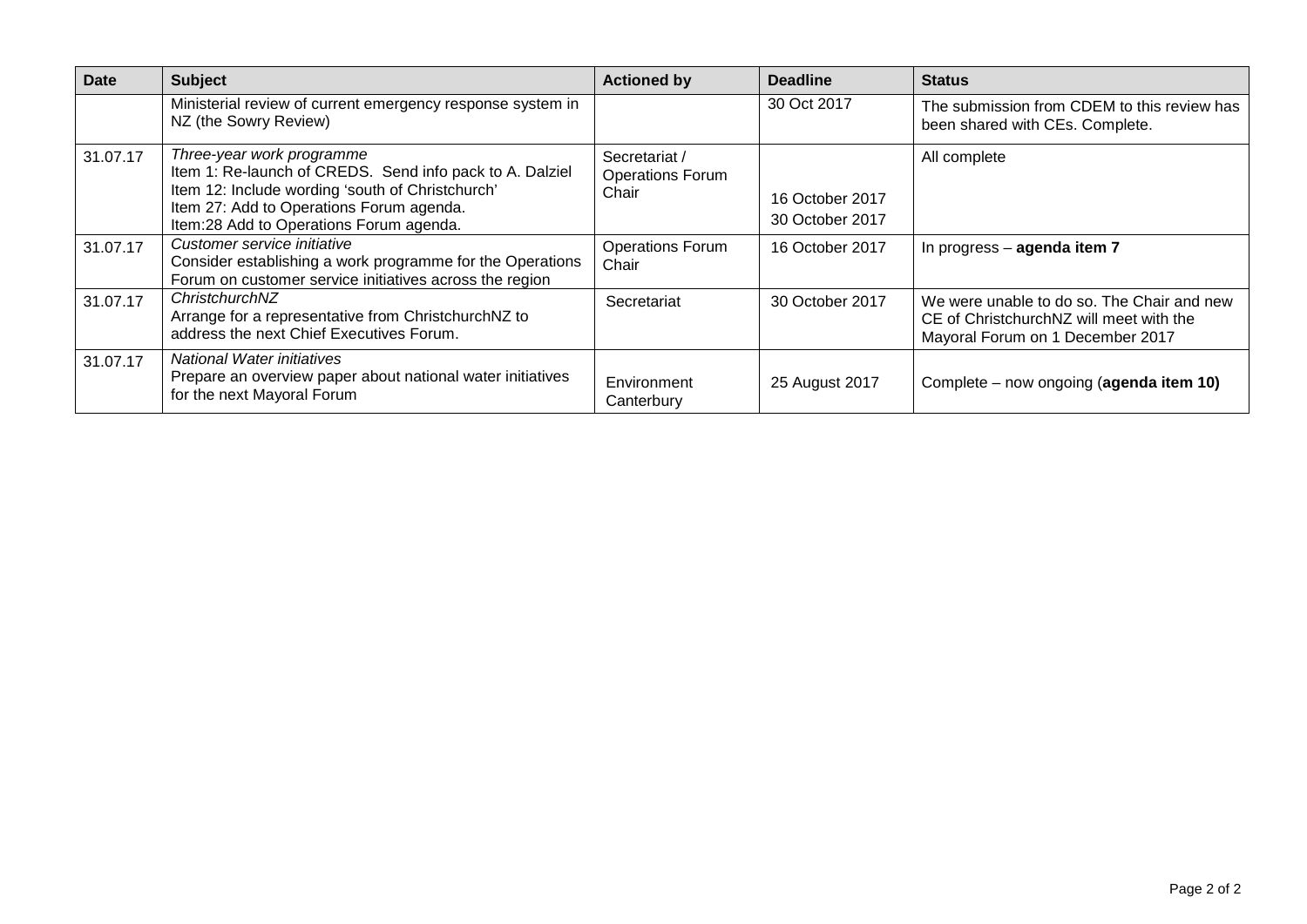# Chief Executives Forum Item 5

**Date:** 30 October 2017 **Presented by:** David Bromell, Secretariat

### Canterbury Regional Economic Development Strategy

### Purpose

This paper updates Chief Executives on the Canterbury Regional Economic Development Strategy (CREDS).

### Recommendations

That the Chief Executives Forum:

- 1 **note** progress on securing funding and implementing CREDS priority actions
- 2 **request** the Chair to write to the Chief Executive of the Ministry of Business, Innovation and Employment expressing concern with the Ministry's administration of the Regional Growth Programme in Canterbury and signalling the changes we will be looking for from a new Government
- 3 endorse a proposal to the Mayoral Forum meeting on 1 December 2017 to focus the February 2018 workshop with the CREDS reference group on Smart planning for population change in Canterbury.

### **Background**

1 In April 2017, the Mayoral Forum submitted funding proposals to the Regional Growth Programme for 14 CREDS 'accelerator projects'. Funding for 11 projects to a total of \$2.185m was approved by the Senior Regional Officials Group, joint Ministers and Cabinet in May 2017, and announced by Ministers at the CREDS launch on 23 June 2017.

### Funding agreements

- 2 A funding agreement is in place for three 'accelerator projects' funded from the Senior Regional Official's budget for Canterbury.
	- **CREDS Project Manager** (\$150,000 over 15 months). Warren Gilbertson has been appointed and will start on 8 January 2018. Warren is currently Chief Operating Officer for Development West Coast; he has a background in banking and finance, and has worked in central government (Treasury and Housing New Zealand Corporation).
	- **Principal Advisor Regional Transport** (\$100,000 over 12 months). Darren Fidler has been appointed and started on 25 September 2017. This role supports implementation of priority actions in the regional transport work programme.
	- **CREDS monitoring** (\$10,000). A re-designed report was presented to the Mayoral Forum in August 2017. This project is substantially complete, with regional transport indicators to be developed for the February 2018 report.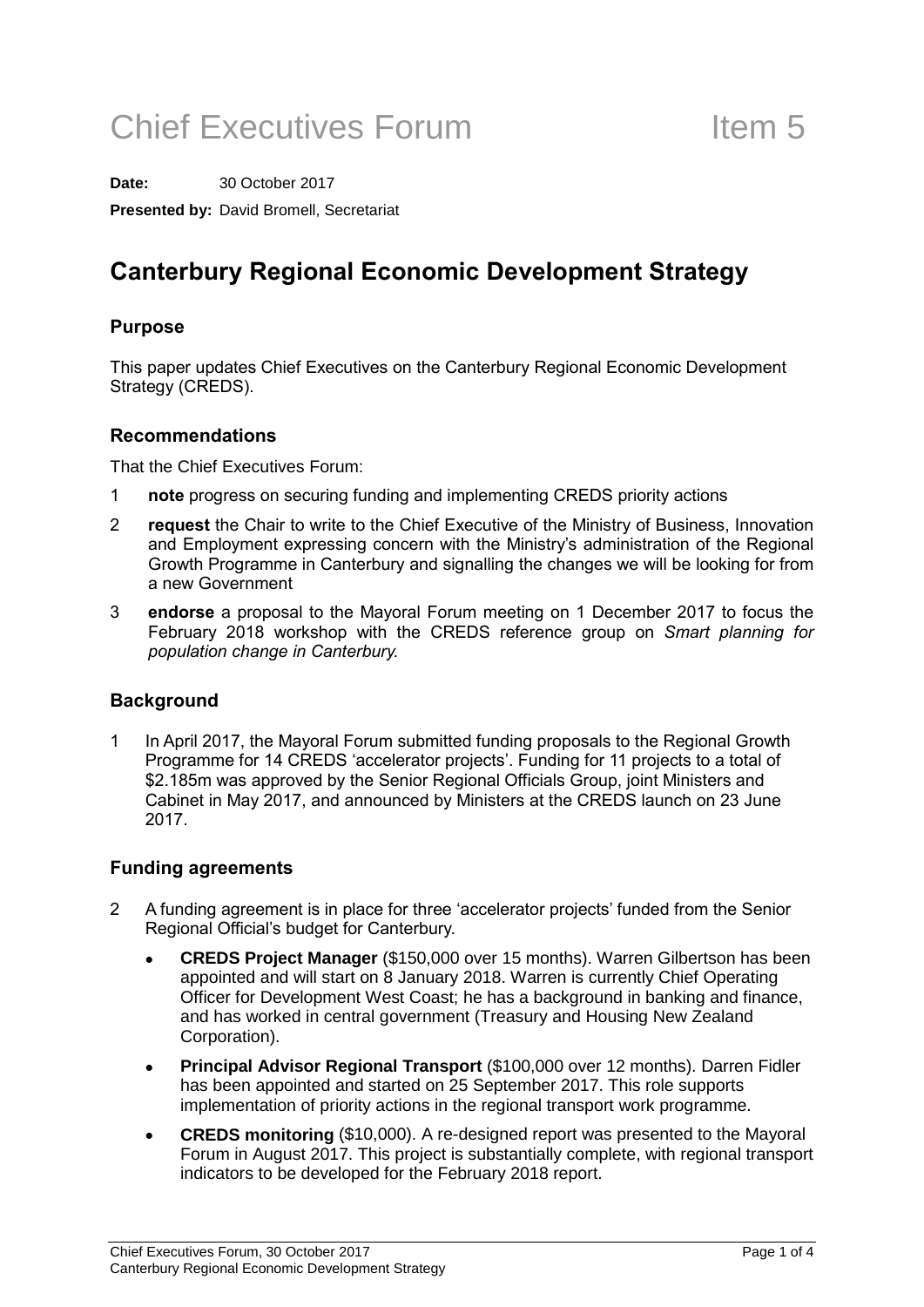- 3 A funding agreement is being negotiated between Aoraki Development and the Ministry of Social Development (Canterbury) for expansion of youth transitions programmes (\$130,000). MSD Southern has offered additional funding of up to \$100,000 for development and implementation of a web and app platform.
- 4 The Ministry of Business, Innovation and Employment (MBIE) required us to complete economic business case templates for the remaining accelerator projects, which are to be funded from its Multi-Year Appropriation for Regional Initiatives. Environment Canterbury funded a contractor (\$7,647.50) to assist with preparation of the economic business cases.
- 5 Following further inter-departmental consultation, the Senior Regional Officials Group approved two projects less than \$100,000 each on 26 October 2017:
	- extension of Christchurch Educated's **Job Ready programme** to South Canterbury (\$40,000 over two years)
	- work with KiwiRail to investigate the business case for re-introducing **passenger rail services** south of Christchurch (\$50,000).
- 6 We learned on 12 October 2017 that MBIE has held back a briefing to joint Regional Growth Programme Ministers recommending confirmation of funding for the remaining four projects:
	- **cellphone and broadband coverage mapping**, and encouraging uptake and use (\$145,000)
	- ChristchurchNZ-led project on **demand-side opportunities for value-added production** (\$1,000,000 over five years)
	- University of Canterbury-led project on **high value manufacturing** (\$450,000 over four years)
	- **case for Canterbury** (\$110,000).
- 7 Mayor Lianne Dalziel has alerted Hon Simon Bridges to the delay in releasing funding announced by Ministers in June.
- 8 Suggested next steps are:
	- a letter from the Chair of the Chief Executives Forum to the Chief Executive of MBIE, expressing concern with the Ministry's administration of the Regional Growth Programme in Canterbury, specifically the process of allocating funding from its Multi-Year Appropriation for Regional Initiatives
	- if the Mayoral Forum agrees, signalling in its letter to relevant incoming Ministers a desire to re-negotiate terms of engagement in the Regional Growth Programme:
		- − affirm the value of having a Senior Regional Official for Canterbury
		- − build a politician-to-politician relationship with Government on regional development in Canterbury
		- direct MBIE to work with us as a partner, not on a principal-agent basis that treats the Mayoral Forum as a supplier.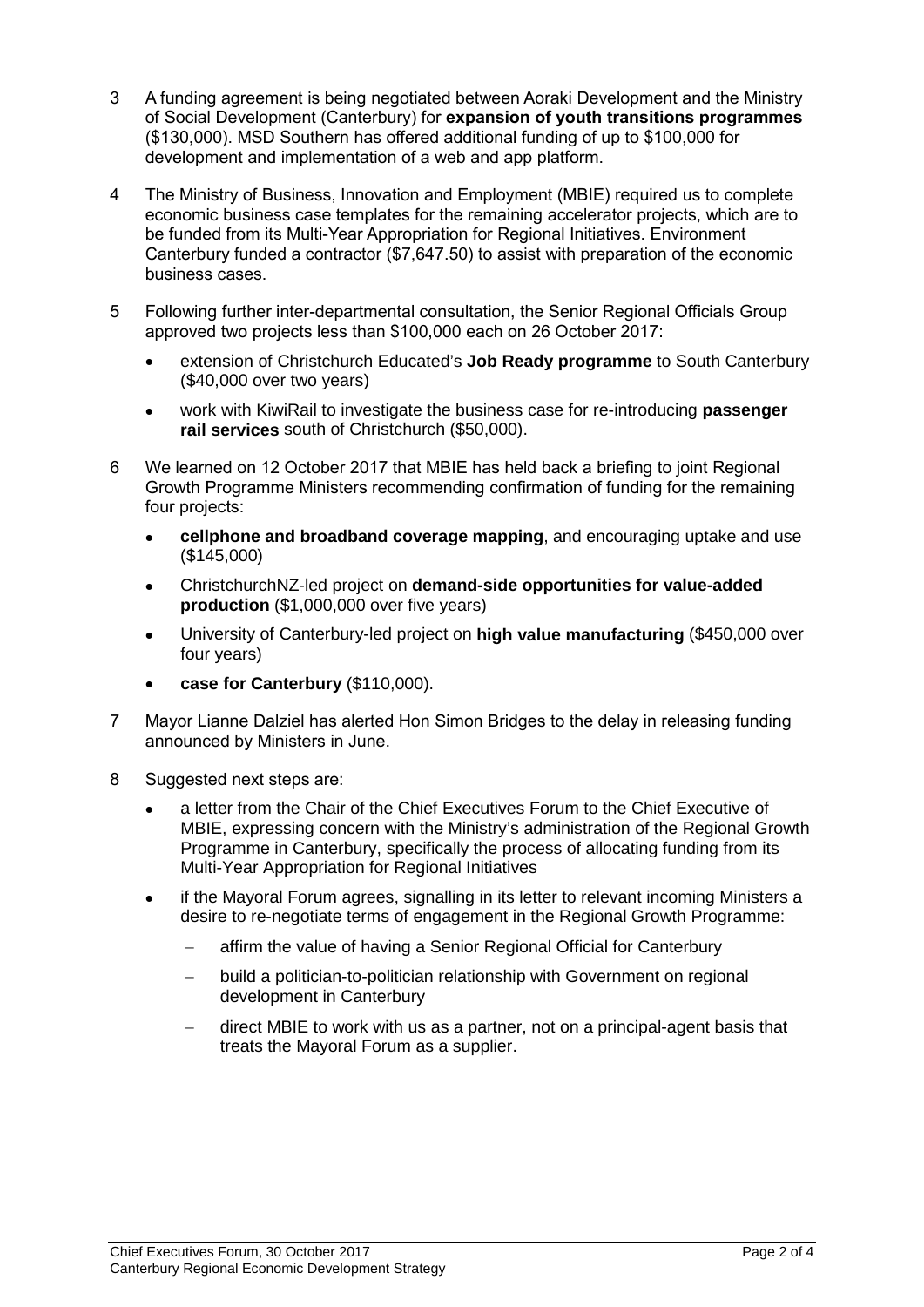### New developments

### Christchurch and Canterbury stories

9 ChristchurchNZ hosted a tourism industry workshop on 5 October 2017 to encourage use of the Christchurch and Canterbury stories, so everyone talks about our region in a cohesive way to key target audiences: local, domestic and international.

### Visitor strategy

- 10 Dr Peter Fieger, Senior Economist at ChristchurchNZ, has produced visitor profiles from MBIE's International Visitor Survey that looks to be a useful tool for targeted marketing that supports the CREDS objective of: sustainable tourism that focuses on the high-end market, encourages a wider seasonal 'spread', disperses visitors across the region and South Island, and keeps them here longer. Peter presented his work to Mayor Sam Broughton and me on 28 September. We have arranged an opportunity for Peter to present this to officials in MBIE, Tourism New Zealand and Statistics New Zealand on 1 November 2017, with a view to securing funding for further development of a tool that will be nationally as well as regionally useful.
- 11 Tourism lead Mayors (Winston Gray, Sam Broughton and Graham Smith) met on 19 October 2017 to review priority actions for the regional visitor strategy work programme.

### Region-to-region relationship with Nagano Prefecture, Japan

- 12 As discussed at the Mayoral Forum on 25 August 2017, information on the proposed Memorandum of Understanding (MOU) was circulated to all Mayors and Chief Executives for discussion with member councils before this comes back to the Mayoral Forum for decision on 1 December.
- 13 Tony Oikawa from Christchurch Educated is currently in Nagano and will be meeting with Governor Abe and his officials to discuss the potential relationship at their end.
- 14 The proposed MOU would express an intention to broaden existing relationships in education provision to include value-added primary production, business and government.
	- A CREDS focus 2017–2019 is 'doing more with what we grow', contributing our land-based strengths to global value networks. We could benefit from exchanging information and building connections with Nagano where we have common areas of interest in agri-technology, sustainable food production, value-added food and beverage processing, healthcare, medical technology, solar energy, electronics and high-value manufacturing.
	- Like Japan, New Zealand has an ageing population, so another area for exchange between our regions is regional development that enables 'prosperity without growth' and ensures the long-term viability of our communities and ways of life.

### Newcomer and migrant settlement

- 15 Lead Mayors (Donna Favel and Sam Broughton) met on 9 October 2017 and will report to the Mayoral Forum on 1 December on the Welcoming Communities initiative and other priority actions in their work programme.
- 16 UC students leave for Beijing on 17 November in a programme funded by the Prime Minister's Scholarship for Asia. Last year's programme produced a research report for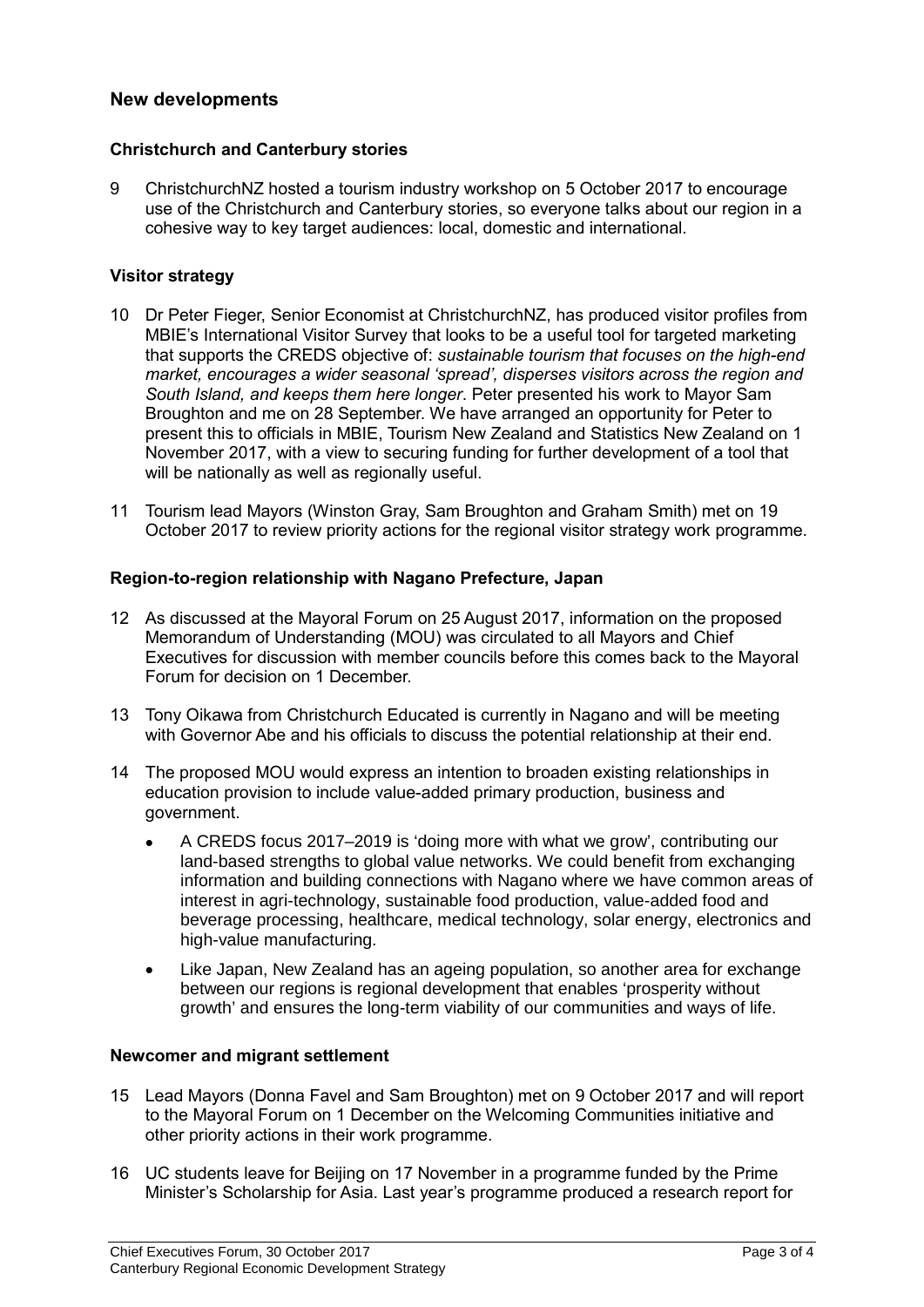the Mayoral Forum on young Chinese tourists. This year's research project focuses on what would we need to do to attract young, skilled migrants to our region – and to settle in our towns and not only in Christchurch City.

### Regional growth – and decline?

- 17 We can expect steady progress in CREDS implementation during 2018–2019. It is timely to re-visit our underlying assumptions of regional growth, in light of the intentions of the incoming Government for regional development and opportunities arising from this.
- 18 Demographic analysis by Natalie Jackson and others in a supplementary issue of Policy Quarterly published in June 2017 ([The ebbing of the human tide: What will it mean?\)](http://igps.victoria.ac.nz/publications/PQ/2017/PQ-Vol-13-Supplementary-2017.pdf). cautions that the structural ageing of the population combined with migration trends will play out in different patterns of growth and contraction across regions, and within regions. In some areas, net migration will compound population ageing, rather than compensating for it.
- 19 Julian Wood from the Maxim Institute has published a very useful paper on *Growing* [beyond growth: Rethinking the goals of regional development in New Zealand.](https://www.maxim.org.nz/growing-beyond-growth/) Julian visited Christchurch on 28 September 2017 for discussions with Cam Smith (Environment Canterbury), Heather Warwick (Enterprise North Canterbury), Gill Cox and Erin Jackson (Committee for Canterbury) and me.
- 20 Julian's report recommends three 'rethinks':
	- **Rethink #1**: All regional development goals must be explicitly and clearly stated to enable clarity, transparency, scrutiny and co-ordination. As part of this 'regional wellbeing indicators' should be explicitly developed and included in these regional development goals.
	- **Rethink #2**: Regional development goals need to be ranked and prioritised with tensions, trade-offs, or the subservient relationships between the goals explicitly outlined and prioritised so as to enable evaluation.
	- **Rethink #3**: New Zealand needs to rethink its sole focus on economic growth, shifting to a framework that also empowers communities to meet both the economic and social needs of their populations in the midst of 'no growth or even decline.'
- 21 The report recommends continuing to focus on maximising the growth potential of regions while also explicitly accepting the forces of population ageing, stagnation and decline and their consequent spatial implications. This suggests 'smart growth and 'smart decline' regional development strategies that aim not only to maximise growth but also to manage the rate of decline and the wellbeing implications of this decline where possible.

### Proposal

22 The Mayoral Forum will next meet with its CREDS reference group in late February 2018. Feedback is sought from Chief Executives on a proposal that we focus this workshop on **Smart planning for population change**, with a presentation from Julian Wood (if available).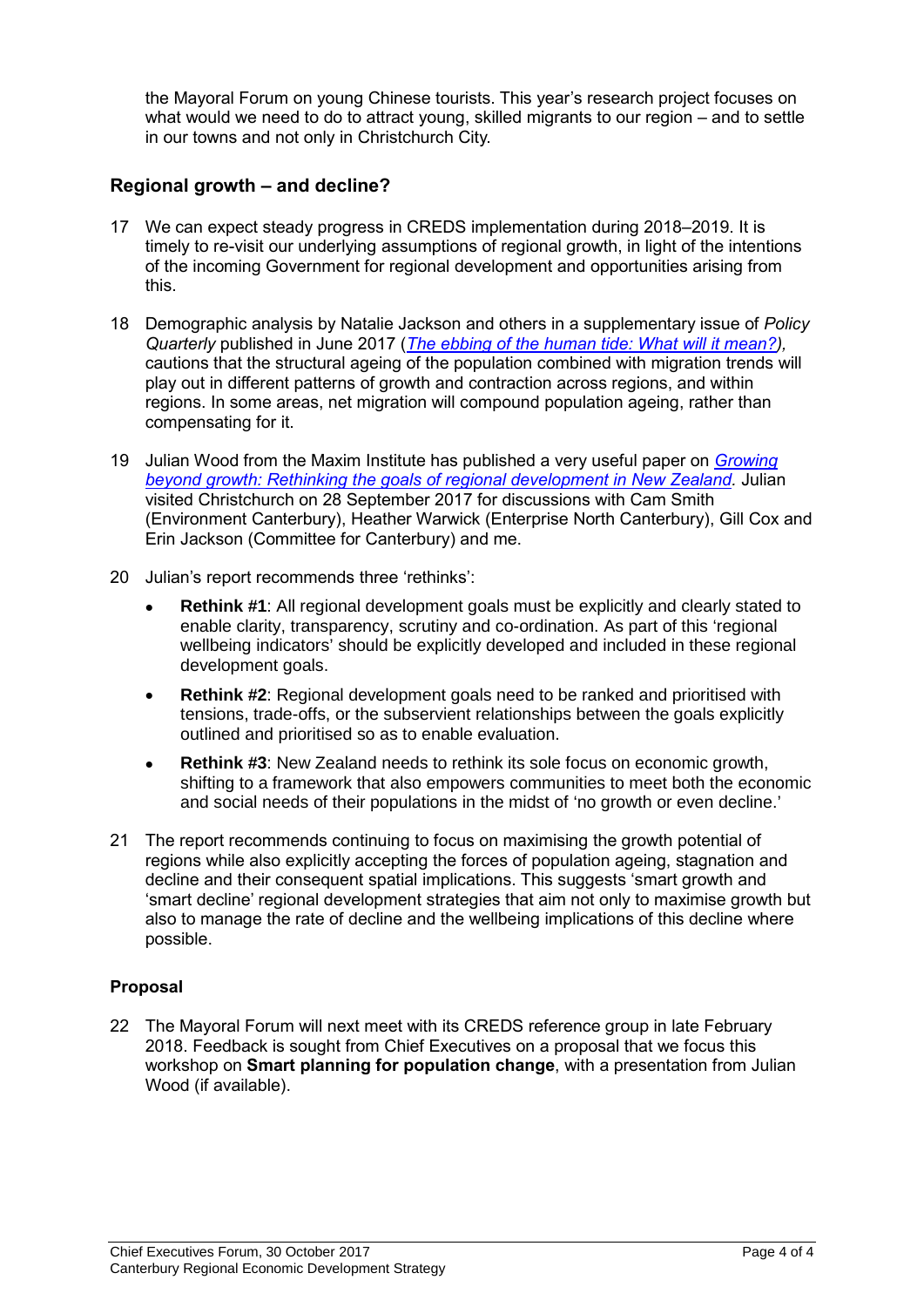### **Mayoral Forum three-year work programme 2017–19 – as at 20 October 2017**

#### **Key to acronyms**

- CCC Christchurch City Council CEF Chief Executives Forum CEMG Canterbury Engineering Managers Group CMF Canterbury Mayoral Forum COF Canterbury Operations Forum<br>CPF Canterbury Policy Forum Canterbury Policy Forum CREDS Canterbury Regional Economic Devlpt Strategy ECan Environment Canterbury
- LGNZ Local Government New Zealand<br>MBIE Ministry of Business, Innovation 8
- MBIE Ministry of Business, Innovation & Employment<br>NES National Environmental Standard
- National Environmental Standard
- NPS National Policy Statement

TDC Timaru District Council<br>UC University of Canterbury University of Canterbury WMK Waimakariri District Council

|    | <b>WHAT</b>                                                                   | <b>WHEN</b>     | <b>TASK</b>                                                                                                                                                                                                                                                                                                                                                                                                                                                                                                                             | <b>SPONSOR</b>         | <b>LEAD</b>           | <b>STATUS / NEXT STEPS</b>                                                                                                                                                                            |
|----|-------------------------------------------------------------------------------|-----------------|-----------------------------------------------------------------------------------------------------------------------------------------------------------------------------------------------------------------------------------------------------------------------------------------------------------------------------------------------------------------------------------------------------------------------------------------------------------------------------------------------------------------------------------------|------------------------|-----------------------|-------------------------------------------------------------------------------------------------------------------------------------------------------------------------------------------------------|
|    | <b>Major Initiatives</b>                                                      |                 |                                                                                                                                                                                                                                                                                                                                                                                                                                                                                                                                         |                        |                       |                                                                                                                                                                                                       |
|    | Continue implementation of<br><b>CREDS</b>                                    | Ongoing         | implement action plans and report to CMF quarterly and to CREDS reference group<br>six monthly                                                                                                                                                                                                                                                                                                                                                                                                                                          | <b>CMF</b>             | <b>Lead Mayors</b>    | ongoing - agenda item 5<br>$\bullet$                                                                                                                                                                  |
| 2. | Continue to monitor<br>implementation of the CWMS                             | Ongoing         | CWMS reports quarterly to CMF                                                                                                                                                                                                                                                                                                                                                                                                                                                                                                           | <b>CMF</b>             | ECan                  | <b>CWMS Targets Progress Report 2017</b><br>approved by CMF August 2017;<br>published September 2017<br>agenda item 10                                                                                |
| 3. | Strategic assessment of the case<br>for change in delivery of 3<br>Waters     | May 2017        | regional assessment of the case for change for 3 Waters using Investment Logic<br>Mapping workshops facilitated by the CCC team<br>final strategic assessment to go to CEMG for endorsement November 2017<br>final report to CEF January 2018<br>if a regional case for change is identified and agreed, develop business model<br>options (with funding) to deliver desired results<br>defer strategic assessment for Transport pending findings from Water assessment<br>and other transport collaborative initiatives (see #4 below) | CEF / Hamish<br>Dobbie | CCC                   | Council representatives appointed (July<br>2016)<br>endorsement from CEMG 11 Oct 2016<br>reported to CEF 31 Oct 2016<br>reported to CEF 3 Feb 2017<br>discussed at CEF 31 July 2017<br>agenda item 11 |
|    | <b>Canterbury Regional Economic Development Strategy accelerator projects</b> |                 |                                                                                                                                                                                                                                                                                                                                                                                                                                                                                                                                         |                        |                       |                                                                                                                                                                                                       |
| 4. | Strategic policy analysis and<br>advice, regional transport                   | 30 June<br>2018 | accelerate progress on the four work programme priorities<br>co-ordinate a stocktake of the resilience of the roading network in Canterbury                                                                                                                                                                                                                                                                                                                                                                                             | <b>Winton Dalley</b>   | ECan                  | funding agreement signed<br>Darren Fidler appointed and started 25<br>September 2017                                                                                                                  |
| 5. | Mobile and broadband coverage<br>mapping and analysis                         | 30 June<br>2018 | identify and GIS map remaining gaps in mobile and broadband coverage<br>work with stakeholders to analyse coverage gaps for economic and social<br>significance<br>support lead Mayor's advocacy for solutions                                                                                                                                                                                                                                                                                                                          | Damon Odey             | <b>TDC</b>            | initial project scoping 28 July 2017<br>preparation of business case and<br>funding agreement August 2017<br>funding not released by MBIE                                                             |
| 6. | Promote uptake and use of<br>digital technology                               | 30 June<br>2018 | identify and publicise uptake and use of digital technology to improve productivity in<br>rural Canterbury                                                                                                                                                                                                                                                                                                                                                                                                                              | Damon Odey             | <b>TDC</b>            | initial project scoping 28 July 2017<br>preparation of business case and<br>funding agreement August 2017<br>funding not released by MBIE                                                             |
|    | 7. Youth transitions                                                          | 30 June<br>2018 | facilitate, in partnership with MSD and MoE, expansion (with evaluation) of<br>programmes piloted by Aoraki Development in South Canterbury to support youth<br>transitions to further education, training and employment                                                                                                                                                                                                                                                                                                               | David Ayers            | Aoraki<br>Development | initial scoping with MSD July 2017<br>negotiation of funding agreement with<br>MSD underway August 2017, with<br>additional funding offered by MSD<br>Southern for web and app development            |
| 8. | Job Ready Programme                                                           | 30 June<br>2019 | Expand the programme to South Canterbury (40 students per year)                                                                                                                                                                                                                                                                                                                                                                                                                                                                         | David Ayers            | ChristchurchNZ        | for discussion with ChristchurchNZ and<br>preparation of business case and<br>funding agreement August 2017<br>funding confirmed October 2017                                                         |
|    | 9. Improve productivity                                                       | 30 June<br>2022 | investigate new value-add, market opportunities that Canterbury is placed to take<br>advantage of – e.g. niche markets, particularly in China and SE Asia<br>consult and engage with South Island economic development agencies on creating<br>a virtual economic policy unit/function, to support economic development strategy<br>and implementation across the South Island                                                                                                                                                          | <b>Craig Rowley</b>    | Christchurch NZ       | for discussion with ChristchurchNZ and<br>preparation of business case and<br>funding agreement August 2017<br>funding not released by MBIE                                                           |
|    | 10. High-value manufacturing                                                  | 30 June<br>2021 | Co-ordinate across the Canterbury Tertiary Alliance and with the Lincoln Hub, CRIs,<br>Callaghan Innovation and NZ Trade and Enterprise to connect industry needs to<br>research and accelerate knowledge translation to high-value production and<br>manufacturing for export                                                                                                                                                                                                                                                          | <b>Craig Rowley</b>    | <b>UC</b>             | for discussion with UC and preparation<br>of business case and funding<br>agreement August 2017<br>funding not released by MBIE                                                                       |

- 
-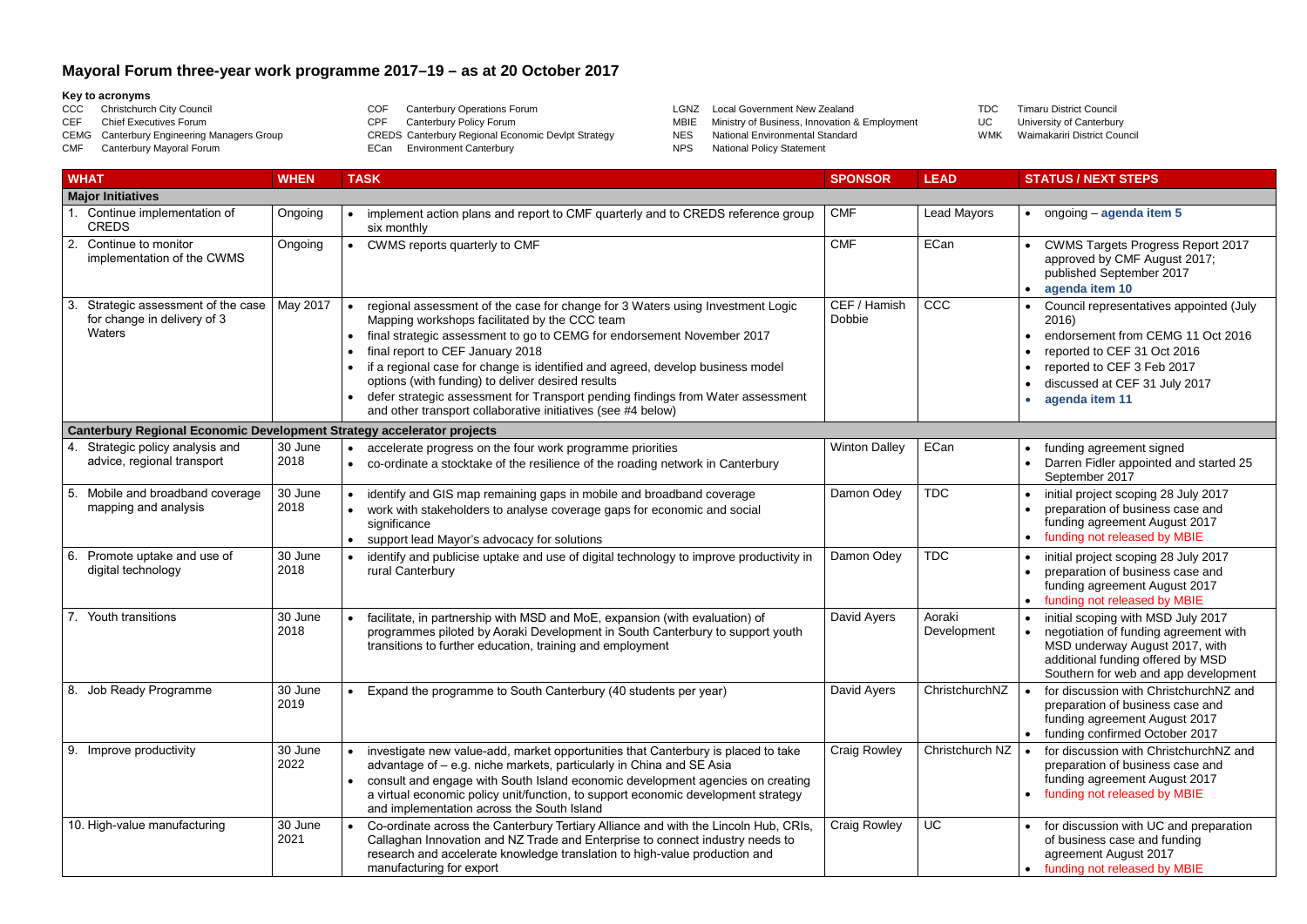| <b>WHAT</b>                                                                                                | <b>WHEN</b>     | <b>TASK</b>                                                                                                                                                                                                                                                 | <b>SPONSOR</b> | <b>LEAD</b>                        | <b>STATUS / NEXT STEPS</b>                                                                                                                                                                                                                                                  |
|------------------------------------------------------------------------------------------------------------|-----------------|-------------------------------------------------------------------------------------------------------------------------------------------------------------------------------------------------------------------------------------------------------------|----------------|------------------------------------|-----------------------------------------------------------------------------------------------------------------------------------------------------------------------------------------------------------------------------------------------------------------------------|
| 11. Business case for rail passenger<br>services south of Christchurch                                     | 30 June<br>2018 | work with KiwiRail on assessment of the business case for reintroducing rail<br>$\bullet$<br>passenger services south of Christchurch                                                                                                                       | Damon Odey     | Aoraki<br>Development              | initial project scoping 28 July 2017<br>preparation of business case and<br>funding agreement August 2017<br>funding confirmed October 2017                                                                                                                                 |
| 12. CREDS implementation<br>management                                                                     | 30 Sep<br>2018  | provide contract management across all work programmes<br>support lead Mayors with CREDS implementation<br>$\bullet$<br>monitoring and reporting<br>$\bullet$                                                                                               | Lianne Dalziel | ECan                               | funding agreement signed<br>Warren Gilbertson appointed; to start 8<br>January 2018                                                                                                                                                                                         |
| 13. CREDS monitoring                                                                                       | 31 Dec<br>2017  | design a reporting template to improve communication and impact assessment<br>further develop CREDS outcome indicators (with MBIE, MSD and MoE)                                                                                                             | Lianne Dalziel | Secretariat /<br>ChristchurchNZ    | template designed and ready for 24 Aug<br>report 2017<br>preparation of business case and<br>funding agreement August 2017<br>funding confirmed and received<br>project substantially complete; transport<br>indicators to be developed for Feb 2018<br>report (cf. item 4) |
| 14. Canterbury story                                                                                       | 30 June<br>2018 | further develop 'the Canterbury story' – validation nationally and internationally<br>production of a video<br>$\bullet$<br>fund-raising for ongoing assets library development, hosting and use<br>$\bullet$                                               | Jim Palmer     | Secretariat/<br>ChristchurchNZ     | for discussion with ChristchurchNZ and<br>preparation of business case and<br>funding agreement August 2017<br>funding not released by MBIE                                                                                                                                 |
| Other CREDS priority actions 2017-19                                                                       |                 |                                                                                                                                                                                                                                                             |                |                                    |                                                                                                                                                                                                                                                                             |
| 15. To come – as priorities for action<br>are translated into action plans<br>across the 7 work programmes |                 |                                                                                                                                                                                                                                                             |                |                                    |                                                                                                                                                                                                                                                                             |
| <b>Minor to mid-sized initiatives</b>                                                                      |                 |                                                                                                                                                                                                                                                             |                |                                    |                                                                                                                                                                                                                                                                             |
| 16. Stormwater management<br>planning and consenting                                                       | Ongoing         | CEF established a regional stormwater forum in 2014 to improve environmental and<br>community outcomes from urban stormwater network discharges                                                                                                             | <b>CEF</b>     | Regional<br>Stormwater<br>Forum    | reported to CEF 31 Oct 2016<br>$\bullet$<br>reported to CEF 24 Feb 2017<br>reported to CEF 31 July 2017<br>group is incorporated in and reports<br>quarterly to COF                                                                                                         |
| 17. Canterbury drinking water                                                                              | Feb 2017        | in response to the Havelock North drinking water contamination incident: report on<br>the vulnerability of drinking water supply in Canterbury, note contingency plans and<br>recommend any amendments to current practice as may be required               | <b>CEF</b>     | <b>Bill Bayfield</b>               | interim report to CEF 31 Oct 2016<br>progress report to CEF 3 Feb 2017<br>reported to CMF 26 May 2017<br>submitted to Inquiry 21 July 2017<br>to report to CMF by 31 May 2018                                                                                               |
| 18. Valuation and rating services                                                                          | Mar 2017        | establish a valuation and rating programme management group to develop and lead<br>a programme of work to further evaluate opportunities for shared valuation and<br>rating services and progress them                                                      | <b>CEF</b>     | David Ward /<br><b>Bede Carran</b> | initial investigation (Ernst & Young)<br>reported to CEF 29 August 2016 and<br>funding approved for stage 2<br>reported to CEF 31 Oct 2016<br>reported to CEF 3 Feb 2017<br>reported to CEF 31 July 2017<br>agenda item 8                                                   |
| 19. Long-Term Plan working group                                                                           | <b>Jun 2018</b> | identify opportunities to work together in developing 2018-28 Long-Term Plans (e.g.<br>population analysis, infrastructure strategies, financial strategies, levels of service,<br>consistency of presentation) – building on collaboration on 2015–25 LTPs | <b>CPF</b>     | David Ward                         | working group met 22 Nov 2016 and<br>reported progress to CPF 2 Dec 2016<br>reported to CEF 3 Feb 2017<br>$\bullet$<br>reported to CEF 8 May 2017<br>reported to CEF 31 July 2017<br>agenda item 9a                                                                         |
| 20. Health and safety collaboration                                                                        | Feb 2017        | re-constitute the 'virtual team' as a regional working group reporting to CEF<br>$\bullet$<br>the existing team to prepare terms of reference for consideration by CEF<br>$\bullet$                                                                         | <b>CEF</b>     | David Ward                         | interim report to CEF 31 Oct 2016<br>ToR agreed by CEF 3 Feb 2017<br>reported to CEF 8 May 2017<br>reported to CEF 31 July 2017<br>$\bullet$                                                                                                                                |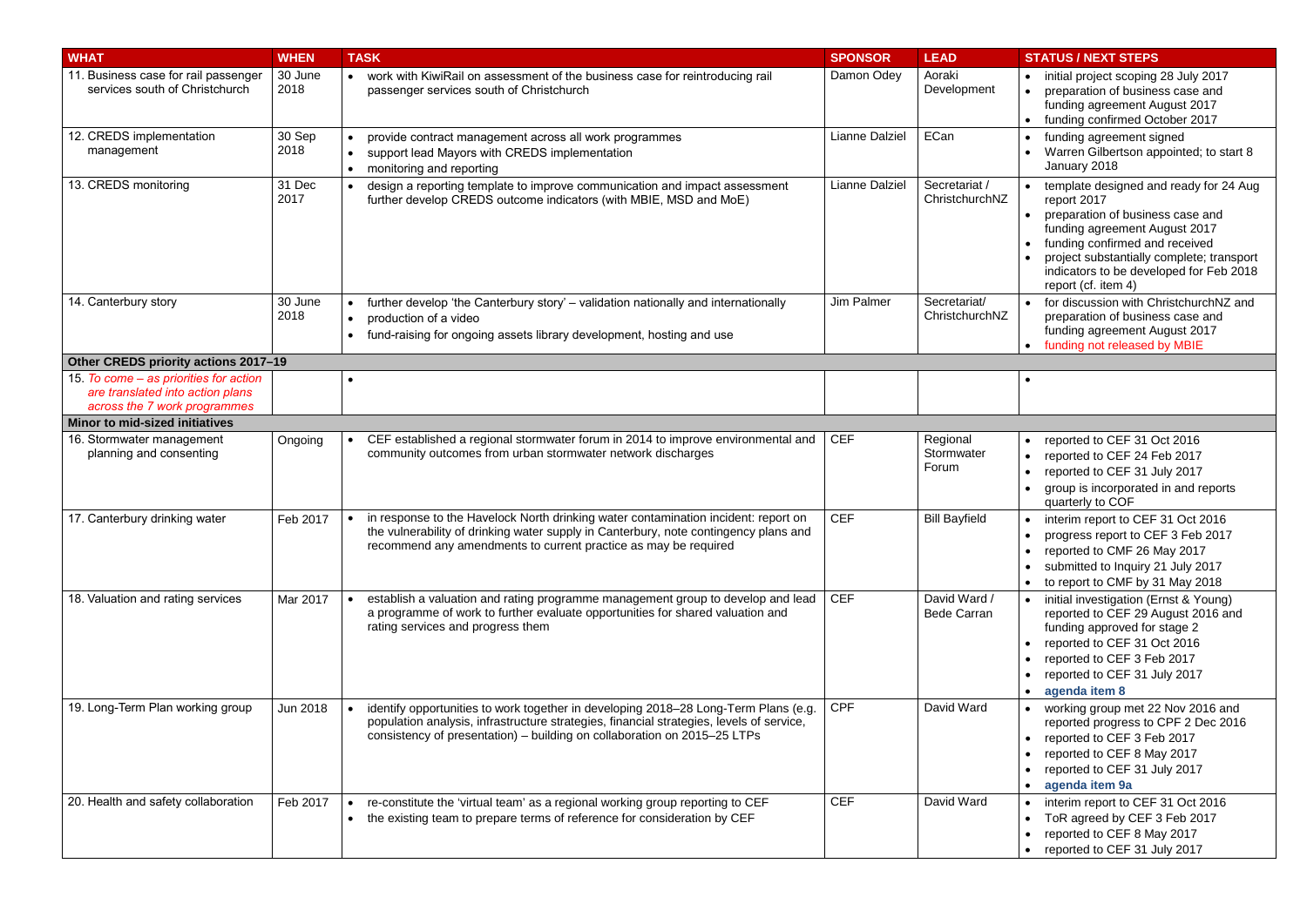| <b>WHAT</b>                                                                                                           | <b>WHEN</b>    | <b>TASK</b>                                                                                                                                                                                                                                                                                                                                                                                                                                                                                          | <b>SPONSOR</b> | <b>LEAD</b>                        | <b>STATUS / NEXT STEPS</b>                                                                                                                                                                                                                                                                     |
|-----------------------------------------------------------------------------------------------------------------------|----------------|------------------------------------------------------------------------------------------------------------------------------------------------------------------------------------------------------------------------------------------------------------------------------------------------------------------------------------------------------------------------------------------------------------------------------------------------------------------------------------------------------|----------------|------------------------------------|------------------------------------------------------------------------------------------------------------------------------------------------------------------------------------------------------------------------------------------------------------------------------------------------|
| 21. Natural hazard risk management                                                                                    | Ongoing        | monitor natural hazards management reform (including climate change impacts,<br>mitigation and adaptation) and possible emergence of an NPS in 2018<br>prioritise tasks and project leads by Dec 2016 and report progress by May 2017<br>report annually to CEF                                                                                                                                                                                                                                      | <b>CEF</b>     | <b>Bill Bayfield</b>               | regional approach to risk signed off by<br>all councils in May 2016<br>reported to CEF 8 May 2017<br>group is incorporated in and reports<br>quarterly to COF<br>report to CEF by 31 May 2018                                                                                                  |
| 22. Contaminated land shared<br>services                                                                              | Ongoing        | deliver contaminated land technical support shared services to all councils<br>monitor development of NES<br>$\bullet$<br>report progress by May 2017<br>$\bullet$                                                                                                                                                                                                                                                                                                                                   | <b>CPF</b>     | <b>Bill Bayfield</b>               | funding model likely to be reviewed as a<br>result of report to CEAG Oct 2016<br>ECan submitted on the draft NES 14<br>Oct 2016<br>report postponed to February 2018                                                                                                                           |
| 23. Canterbury Economic<br>Development Co. Ltd                                                                        | Feb 2017       | review whether this council-controlled organisation as currently structured is fit for<br>purpose and whether it should be wound up and removed from the Companies<br>Register                                                                                                                                                                                                                                                                                                                       | <b>CEF</b>     | <b>Bede Carran</b>                 | CEF discussed 29 August 2016<br>discussed with Directors Oct 2016<br>reported to CEF 31 Oct 2016<br>agreed by CMF 24 Feb 2017<br>application made to the Registrar of<br>Companies for its removal from the<br>Register<br>in process - awaiting IRD approval 31<br><b>July 2017</b>           |
| 24. Procurement of business inputs,<br>e.g. insurance, digital<br>transformation and 'infrastructure<br>as a service' | August<br>2016 | identify shared insurance/brokerage options<br>commission a technology working group with Spark, CCL and Revera and refine<br>terms of reference to scope opportunities for a collaborative platform (mobility,<br>networking, cloud services, service management, technology leadership) to deliver<br>better local services ('infrastructure as a service')                                                                                                                                        | <b>CEF</b>     | Jim Palmer<br><b>Hamish Dobbie</b> | awaiting outcome of LGNZ review of<br>risk management and insurance<br>arrangements - in abeyance as at 31<br><b>July 2017</b><br>technology working group met to agree<br>terms of reference 7 Oct 2016; reported<br>to CEF 31 Oct 2016; met 4 Aug 2017<br>and will report to CEF 30 Oct 2017 |
| 25. Build on Canterbury Maps<br>shared service                                                                        | Ongoing        | continue bi-annual survey to inform future development and improvements from<br>users<br>improve data sharing and update methods for TAs and other partners contributing<br>data to combined datasets<br>build of 3D tools to enhance user experience by September 2017<br>$\bullet$<br>build an all-of-Canterbury e-Plan application to include all regional and district plans<br>build property search tool - phase II by June 2017<br>$\bullet$<br>identify and develop TA-specific applications | <b>CEF</b>     | <b>Bill Bayfield</b>               | agenda item 14<br>this work programme is well established<br>as 'business as usual' and now reports<br>quarterly via Chief Information Officers<br>to the CCF<br>• move to Complete/BAU?                                                                                                       |
| 26. Engineering services and<br>common standards                                                                      | Ongoing        | investigate opportunities to increase consistency of engineering standards across<br>the region (Engineering Codes of Practice), in order to:<br>o improve consistency across the region, particularly in relation to subdivisions<br>help contain contract prices (more consistent specifications aid designers<br>$\circ$<br>and contractors)<br>o reduce administrative effort/cost of maintaining the standards<br>share knowledge, systems and resources between councils.<br>$\circ$           | <b>COF</b>     | Wayne Barnett /<br><b>CEMG</b>     | CEMG discussed 11 Oct 2016<br>CEF discussed 31 July 2017 and will<br>take up with COF Oct 2017 for report to<br>CEF 30 Oct 2017<br>commissioning clarified at COF 16 Oct<br>2017; CEMG will pick up and report to<br><b>CEF May 2018</b>                                                       |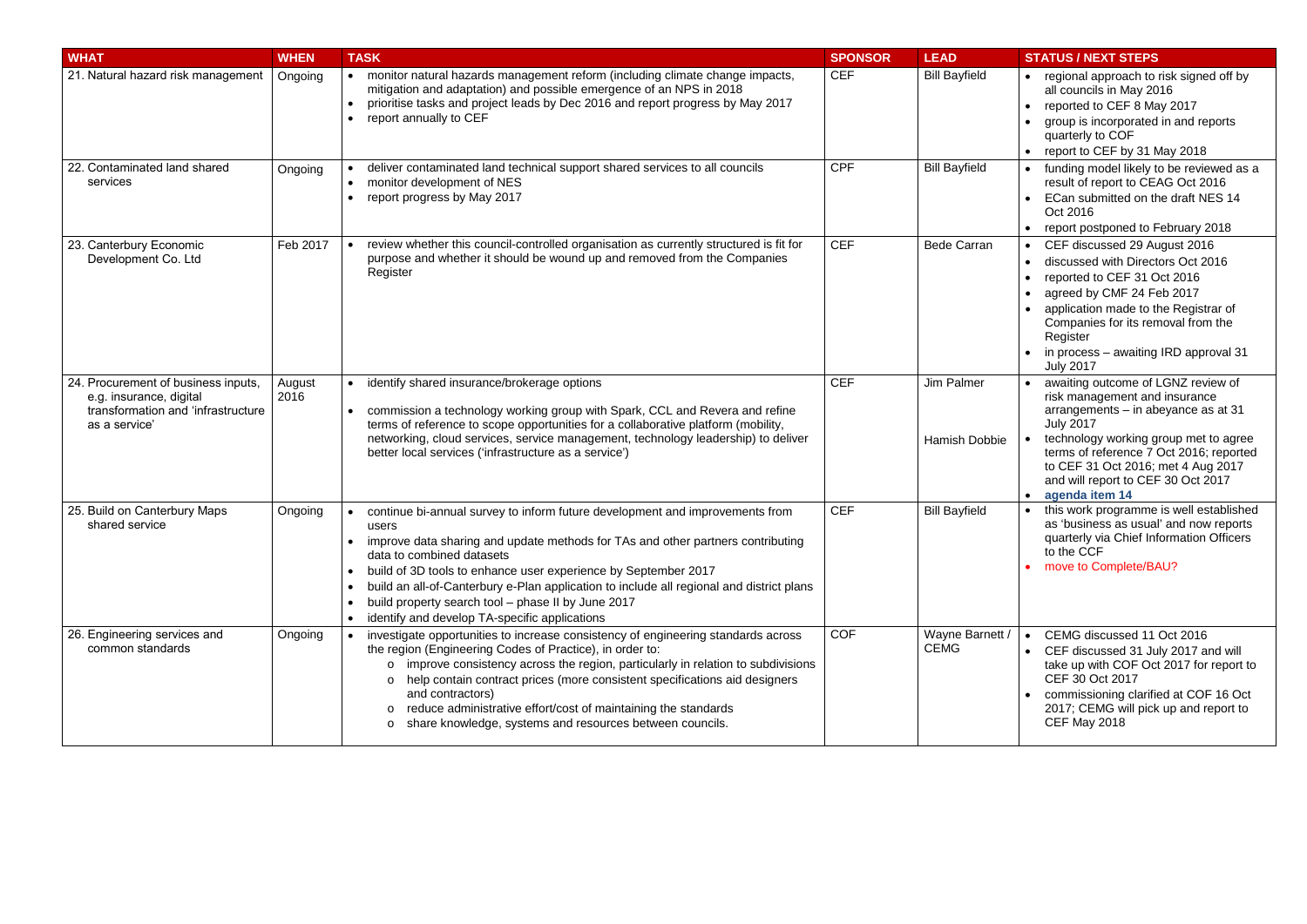| <b>WHAT</b>                                          | <b>WHEN</b>      | <b>TASK</b>                                                                                                                                                                                                                                                                                                                                                                                                                                                                                                                                                   | <b>SPONSOR</b> | <b>LEAD</b>                              | <b>STATUS / NEXT STEPS</b>                                                                                                                                                                                                                               |
|------------------------------------------------------|------------------|---------------------------------------------------------------------------------------------------------------------------------------------------------------------------------------------------------------------------------------------------------------------------------------------------------------------------------------------------------------------------------------------------------------------------------------------------------------------------------------------------------------------------------------------------------------|----------------|------------------------------------------|----------------------------------------------------------------------------------------------------------------------------------------------------------------------------------------------------------------------------------------------------------|
| 27. Building control and regulatory<br>co-ordination | Ongoing          | investigate and progress joint processing and shared resourcing standards, and<br>shared regulatory provision (including food and alcohol licensing)                                                                                                                                                                                                                                                                                                                                                                                                          | <b>COF</b>     | Hamish Dobbie /<br><b>Andrew Dalziel</b> | this is being progress<br>south of the region, w<br><b>MBIE has discontinue</b><br>CEF reviewed 31 Jul<br>discuss with Operatic<br>2017 for report to CE<br>agenda item 7 - CO<br>establishing a workin<br>regulatory managers,<br>COF, to progress this |
| <b>Completed items / Business as usual</b>           |                  |                                                                                                                                                                                                                                                                                                                                                                                                                                                                                                                                                               |                |                                          |                                                                                                                                                                                                                                                          |
| 28. Collaboration working group                      |                  | identify a project sponsor and project team, and commission this work<br>develop a framework for deciding what to work together on, when and why $-$ and for<br>evaluating the costs and benefits of joint initiatives pre- and post-project<br>clarify the process for deciding what to make joint submissions on<br>review the 3-year work programme and scope likely costs and potential sources of<br>funding and report back to CEF by March 2017<br>develop a formula for a fair apportionment of costs across councils for consideration<br>by the CEF | <b>CEF</b>     | <b>Bill Bayfield</b>                     | working group identif<br>draft report presented<br>$2016$ – referred to CF<br>2016 for discussion a<br>CEF meeting on 3 Fe<br>endorsed by CMF 24<br>complete                                                                                             |
| 29. Refresh and relaunch the<br><b>CREDS</b>         | 30 April<br>2017 | re-visit and revise priority actions for 2016<br>identify opportunities to align and integrate the Strategy with the Christchurch<br><b>Economic Development Strategy</b>                                                                                                                                                                                                                                                                                                                                                                                     | <b>CMF</b>     | <b>Lead Mayors</b>                       | lead Mayors agreed 2<br>workshop with CRED<br>23 Feb 2017<br>funding proposals sul<br><b>Regional Growth Pro</b><br>refreshed CREDS lat<br>2017<br>• complete                                                                                            |

| <b>SPONSOR</b> | <b>LEAD</b>                              | <b>STATUS / NEXT STEPS</b>                                                                                                                                                                                                                                                                                                                                                                                                           |
|----------------|------------------------------------------|--------------------------------------------------------------------------------------------------------------------------------------------------------------------------------------------------------------------------------------------------------------------------------------------------------------------------------------------------------------------------------------------------------------------------------------|
| <b>COF</b>     | Hamish Dobbie /<br><b>Andrew Dalziel</b> | this is being progressed in the north and<br>$\bullet$<br>south of the region, with MBIE<br>MBIE has discontinued this project<br>$\bullet$<br>CEF reviewed 31 July 2017 and will<br>$\bullet$<br>discuss with Operations Forum in Oct<br>2017 for report to CEF 30 Oct 2017<br>agenda item 7 - COF recommends<br>establishing a working group of senior<br>regulatory managers, reporting to the<br>COF, to progress this work item |
|                |                                          |                                                                                                                                                                                                                                                                                                                                                                                                                                      |
| <b>CEF</b>     | <b>Bill Bayfield</b>                     | working group identified Sep 2016<br>$\bullet$<br>draft report presented to CEF 31 Oct<br>2016 – referred to CPF meeting 2 Dec<br>2016 for discussion and feedback to<br>CEF meeting on 3 Feb 2017<br>endorsed by CMF 24 Feb 2017<br>complete<br>$\bullet$                                                                                                                                                                           |
| <b>CMF</b>     | <b>Lead Mayors</b>                       | lead Mayors agreed 27 Jan 2017<br>workshop with CREDS reference group<br>23 Feb 2017<br>funding proposals submitted to<br>$\bullet$<br>Regional Growth Programme Apr 2017<br>refreshed CREDS launched 23 June<br>2017<br>complete                                                                                                                                                                                                    |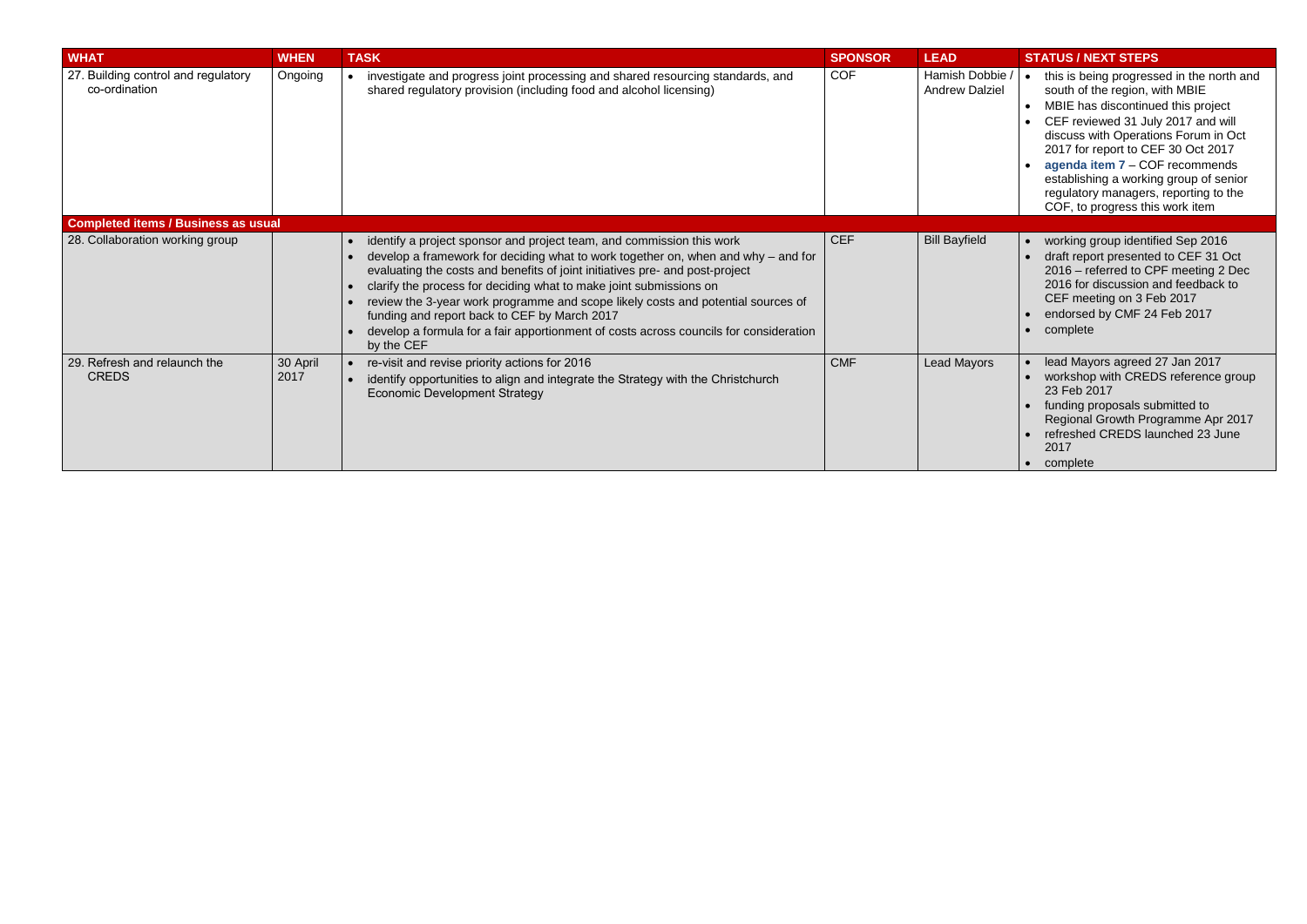# Chief Executives Forum Item 7

**Date:** 30 October 2017 **Presented by:** Bill Bayfield, David Ward, Bede Carran

### Policy, Corporate, Operations Forums

### Purpose

This paper reports on the work of the Policy, Corporate and Operations Forums since July 2017.

### Recommendations

That the Chief Executives Forum:

- 1 receive the report
- 2 appoint Bill Bayfield as Chair of the Canterbury Policy Forum for calendar year 2018
- 3 note Policy Forum levies for 2017/18 to 2020/21
- 4 note that a regional forums end-of-year function is planned for Friday 8 December, 1:30–30 pm at Selwyn District Council, with presentations on 'what the 2017 general election means for Canterbury'
- 5 invite all Chief Executives to ensure their council is represented at meetings of the Chief Information Officers Group and the Natural Hazards Working Group
- 6 invite Jolanda Simon (Waimakariri) to participate in the Technology Working Group
- 7 endorse the encouragement of the Operations Forum to the Chief Executives, Policy and Corporate Forums to commit to a standing item on forum agendas during 2018 – customer/citizen focus in delivering local infrastructure, local public services and performance of regulatory functions, and opportunities for collaboration to achieve this
- 8 invite Tracy Tierney (Timaru) to convene a working group of senior regulatory managers in consultation with Bede Carran, Chair of the Operations Forum
- 9 **consider** incorporating the Drinking Water Reference Group in the Canterbury Operations Forum from 2018.

### Policy Forum

- 1 The Policy Forum met on 6 October 2017 and agreed to:
	- nominate Bill Bayfield to the Chief Executives Forum for appointment as Chair of the Policy Forum for calendar year 2018
	- hold Policy Forum levies at the current rate for the first three years of 2018–28 Long-Term Plans
	- organise a joint end-of-year function for members of regional forums on Friday 8 December 2017, 1:30–3:30 pm, with presentations on 'what the 2017 general election means for Canterbury'
	- organise a regional training workshop in 2018 on using population data in policy and planning, with input from demography staff of Statistics New Zealand. This will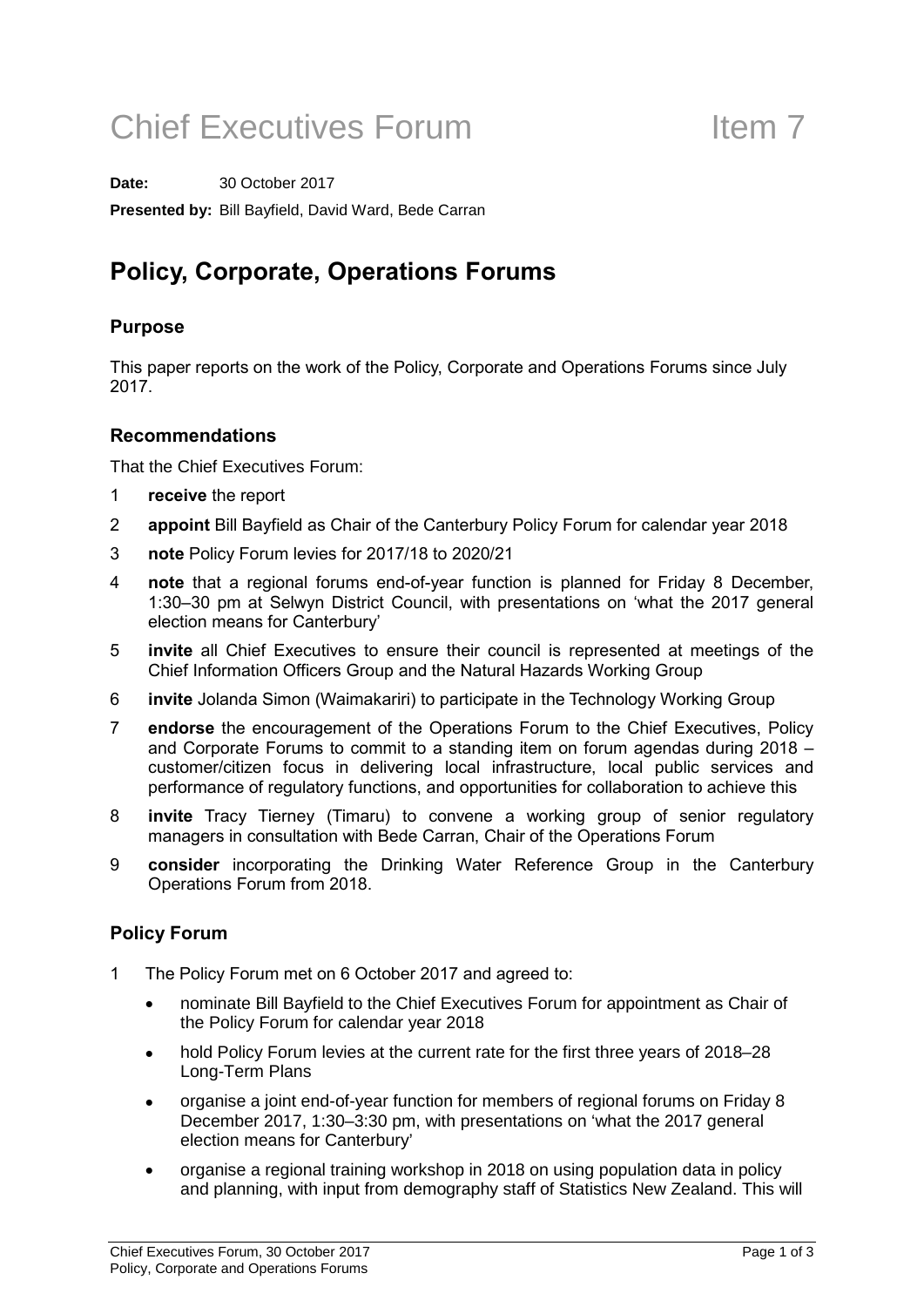help prepare staff to access and use data from the Census of Population and Dwellings scheduled for 6 March 2018.

2 Councils will be invoiced for Policy Forum levies for 2017/18 as follows:

| <b>Christchurch City Council</b>  | \$2,100 |
|-----------------------------------|---------|
| <b>Environment Canterbury</b>     | \$2,100 |
| Waimakariri District Council      | \$1,100 |
| Selwyn District Council           | \$1,100 |
| <b>Timaru District Council</b>    | \$1,000 |
| <b>Ashburton District Council</b> | \$1,000 |
| Hurunui District Council          | \$530   |
| <b>Waimate District Council</b>   | \$400   |
| Waitaki District Council          | \$400   |
| Kaikōura District Council         | \$260   |
| Mackenzie District Council        |         |

- 3 Other agenda items included:
	- a presentation by Ronnie Cooper (Strategy and Influence, Te Rūnanga o Ngāi Tahu) on Mana Whakahono a Rohe iwi participation agreements (Resource Management Act 1991 Sub-part 2, 58L–58U) and iwi claims lodged under the Marine and Coastal Area (Takutai Moana) Act 2011
	- and iwi claims lodged under the Marine and Coastal Area (Takutai Moana) Act 2011
	- regional submissions
	- discussion of Environment Canterbury's draft regional community outcomes (agenda item 8.b)
	- addressing New Zealand's biodiversity challenge
	- the CWMS Targets Progress Report 2017 and national water initiatives
	- an update from the Canterbury Planning Managers Group and its ongoing programme of engaging with industry and peak bodies
	- an update from the climate change working group.

### Corporate Forum

- 4 The Corporate Forum met on 16 October 2017.
	- Discussion focused on our strategic context, and how the working groups that report to the Corporate Forum support implementation of the Mayoral Forum's three-year work programme.
	- The Forum requests Chief Executives to ensure representation from all councils at meetings of Chief Information Officers.
	- The Forum is keen to loop Jolanda Simon (Waimakariri) into the Technology Working Group.

### Operations Forum

- 5 The Operations Forum met on 16 October 2017.
	- Discussion also focused on our strategic context and implementation of the threeyear work programme.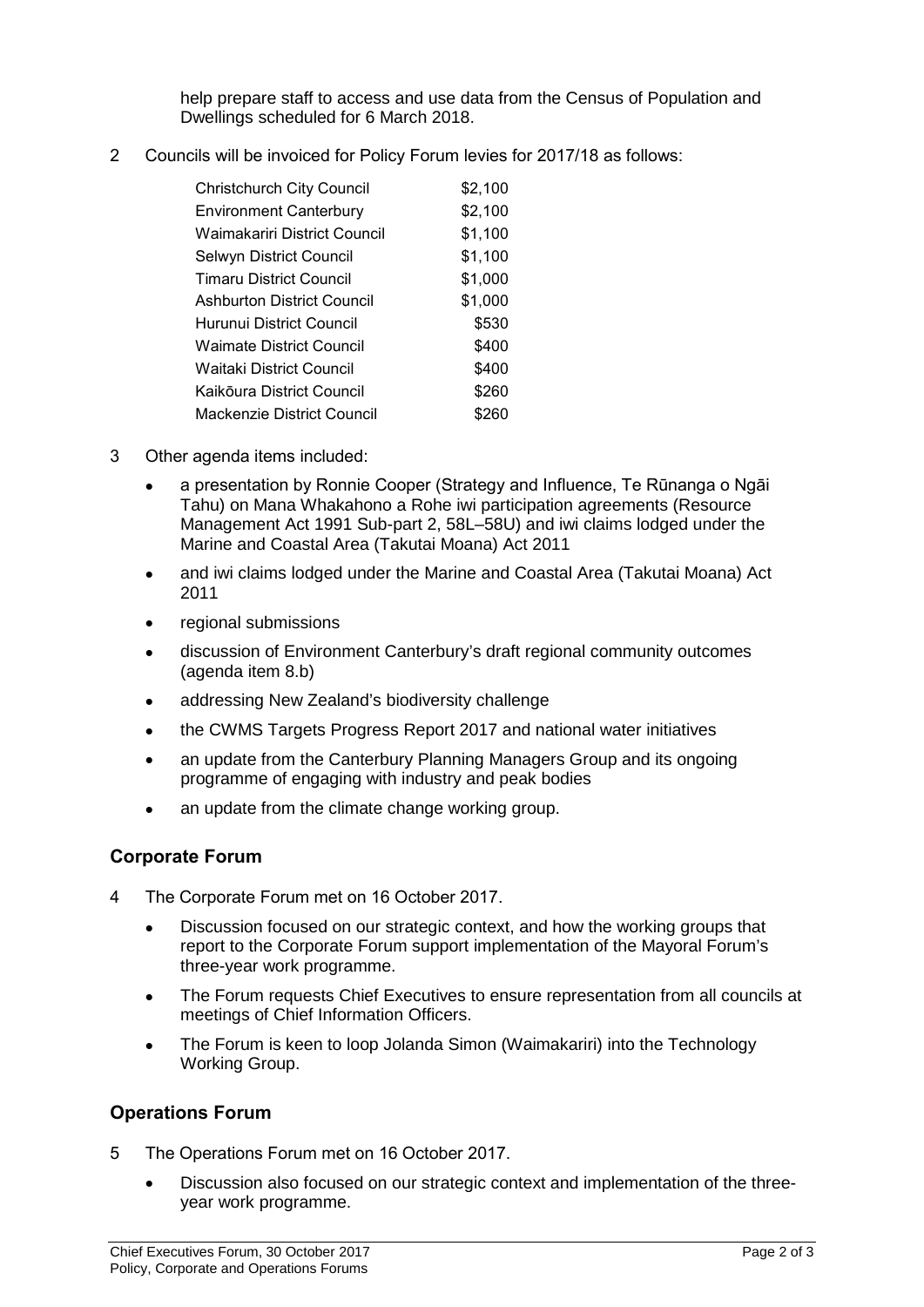- The Forum proposes that the Chief Executives, Policy and Corporate Forums commit to explicit reflection on customer/citizen focus as a standing item on forum agendas during 2018. The Operations Forum is willing to champion this, share best practice and promote opportunities for collaboration with a customer/citizen focus.
	- − Check out Tim the chatbot on Timaru District Council's home page at [https://www.timaru.govt.nz/home!](https://www.timaru.govt.nz/home)
- Jim Palmer clarified item 26 on the three-year work programme (Engineering services and common standards). The Canterbury Engineering Managers Group will pick this up when it meets on 2 November 2017 and report back to the Chief Executives Forum in May 2018. Some work has been done on this during s.17A reviews. The Forum noted that this also relates to the Government's proposed 3 Waters Review, and the Natural Hazards Working Group.
- The Forum identified a need to establish and/or formalise a regular meeting of senior regulatory managers (non-RMA). Currently we do not have a mechanism to implement 3-year work programme item 27 (Building control and regulatory coordination). Bede Carran proposed inviting Tracy Tierney, Group Manager Environmental Services, Timaru District Council, to convene a working group.
- Chief Executives are asked to encourage representation of all councils at meetings of the Natural Hazards Working Group.
- The Canterbury Engineering Managers Group will synthesise key findings of Sir Michael Cullen's report on the Edgecumbe flood and report back to all councils.
- The Forum suggested that the Drinking Water Reference Group report to the Operations Forum from 2018, to support co-ordination and avoid duplication, particularly if the proposed 3 Waters Review proceeds.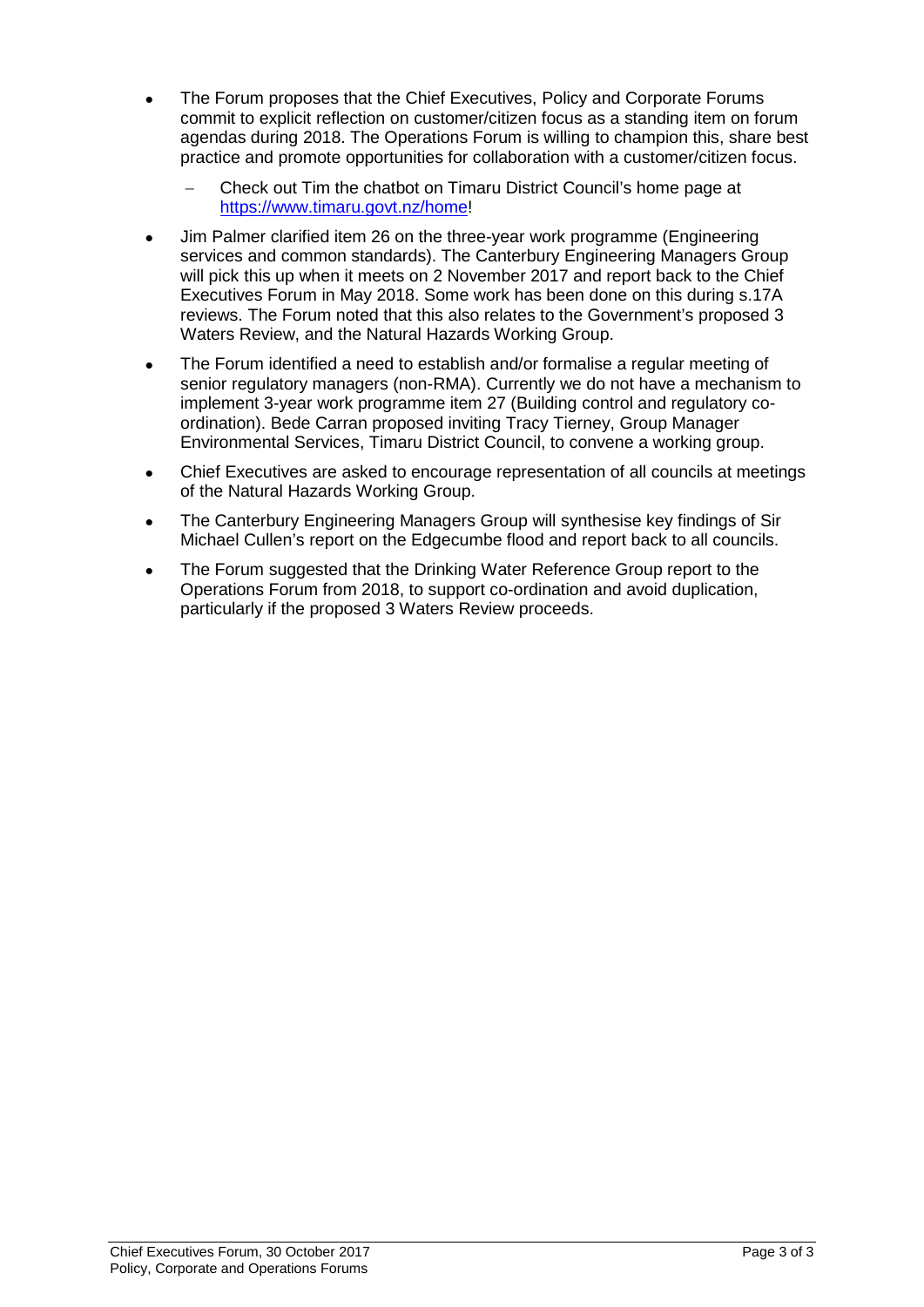# Chief Executives Forum Item 9b

**Date:** 30 October 2017

**Presented by:** Bill Bayfield

### Regional community outcomes

### Purpose

This paper invites feedback on regional community outcomes drafted for Environment Canterbury's 2018–28 Long-Term Plan (LTP).

### Recommendations

That the Chief Executives Forum:

1 provide feedback on Environment Canterbury's draft community outcomes 2018–28 and opportunities to affirm high-level community outcomes for the region as a whole.

### **Background**

- 1 The regional council has set its strategic direction and drafted community outcomes for its 2018–2028 LTP. The draft community outcomes are aspirational, high level and long term.
- 2 While the Council is following the statutory LTP consultation process, it is inviting informal feedback at an early stage on the draft community outcomes from Chief Executives and the Mayoral Forum.
- 3 The Policy Forum discussed Environment Canterbury's draft community outcomes when it met on 6 October 2017. The Forum:
	- noted the risk of multiple, outcomes statements that do not relate well to each other
	- affirmed the value of checking that Environment Canterbury's draft community outcomes align and resonate with those drafted by territorial authorities
	- noted a lack of reference to prosperity, wealth and economic development
	- suggested distinguishing between the Council 'we' and the people of Canterbury 'we'.

### Environment Canterbury's draft community outcomes

4 Environment Canterbury's current\* purpose is:

Facilitating sustainable development for the Canterbury region:

Te hauwaere / te kauneke tauwhiro / Waitaha

\*Please note that Council may revisit this following engagement on the community outcomes.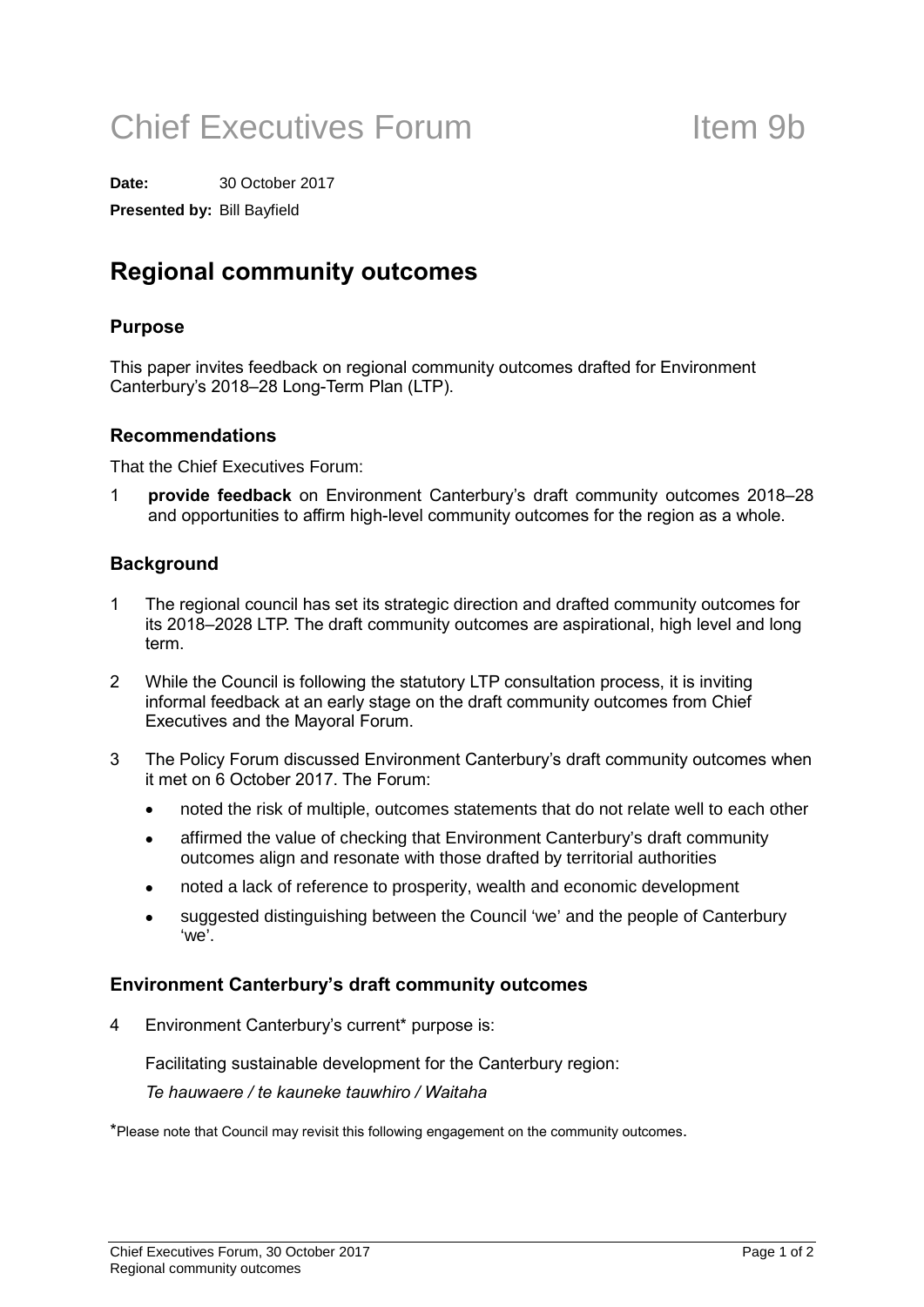- 5 We do this so:
	- we can breathe clear air, play and swim in the rivers, gather mahinga kai, benefit from the productive use of our land and enjoy Canterbury's unique biodiversity taonga and landscapes
	- we can live, travel and move goods with ease, within and to/from the region, facilitating work, leisure and tourism.
	- we have access to the information we need to be resilient in the face of short-term hazards and well-prepared for longer-term change to our region's natural environment
	- we can all see, understand, and help shape the nature of Canterbury: its past, its present and its future.

### Feedback sought

- 6 We would appreciate your thoughts on the following questions.
	- Are these outcomes for the Regional Council, or could they be considered as outcomes for the region?
	- To what extent do they reflect the aspirations and concerns of our communities across the ten territorial authorities of Canterbury?
	- Do Territorial Authorities see value in owning them as the region's community outcomes? And if so, how might this work?

### Next steps

- 7 Our formal engagement process has begun with Ngāi Tahu. Mayors, Chief Executives and other stakeholders have received information about engaging with our draft community outcomes during September via newsletter. The community has been invited to give feedback on these draft outcomes and our overall strategic direction during October. Staff and governance discussions with your organisations will also follow at regular council / Environment Canterbury meetings.
- 8 Environment Canterbury will seek an opportunity to discuss its draft regional community outcomes with the Mayoral Forum on 1 December 2017.
- 9 Environment Canterbury will note, collate and consider feedback over the coming months, which will be reflected in the community outcomes that will be released in the draft LTP document for consultation in March 2018.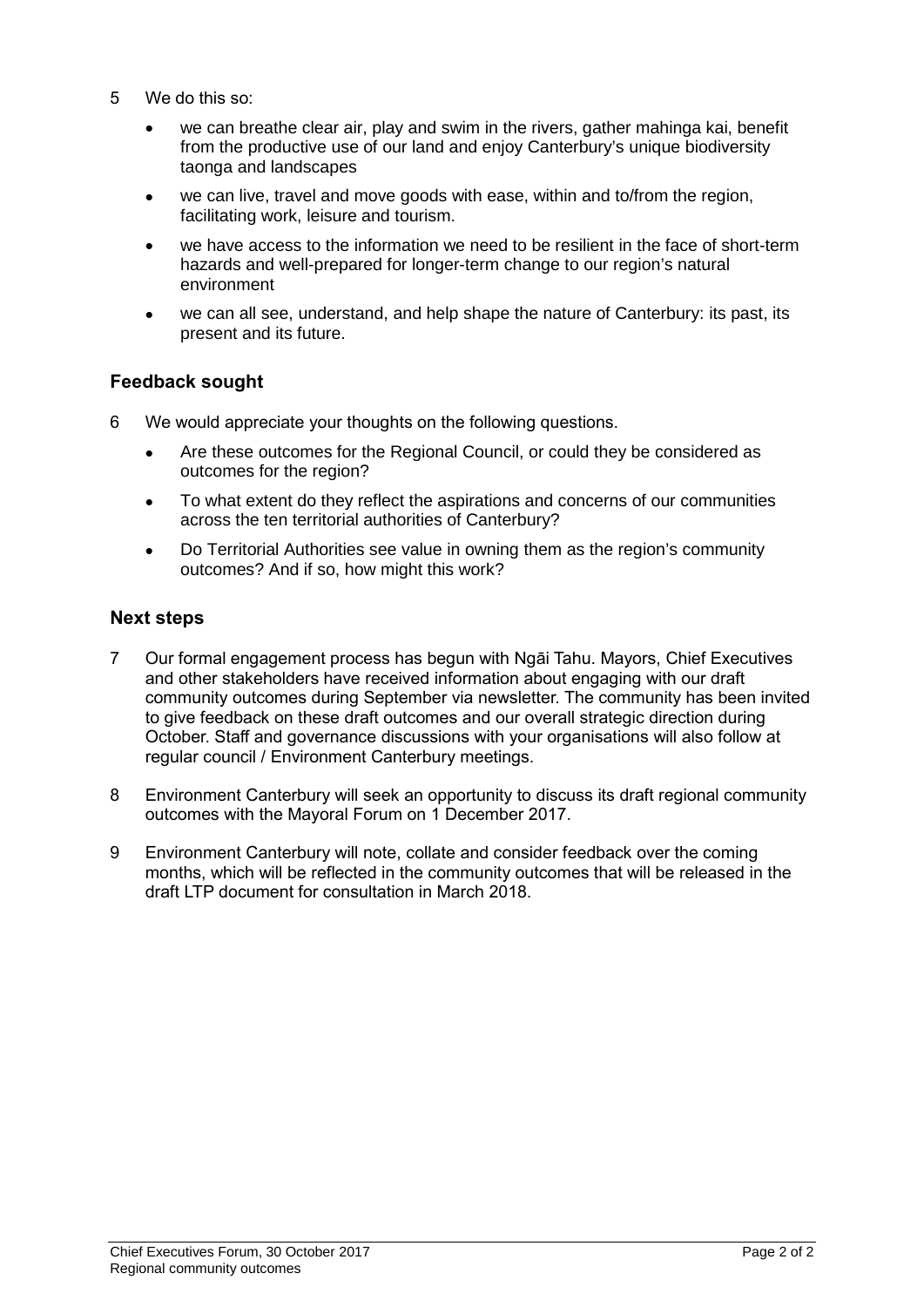# Chief Executives Forum Item 14

**Date:** 30 October 2017

**Presented by:** Hamish Dobbie, Chief Executive, Hurunui District Council

### Infrastructure as a Service: Collaboration opportunities

### Purpose

1 This paper identifies the benefits of councils taking a collaborative approach towards Infrastructure as a Service (IaaS) and identifies examples of some opportunities that could be developed. IaaS is but one of a number of opportunities for councils to collaborate in the Information Technology Solutions (ITS) area, but it presents an appropriate starting point.

### Recommendations

That the Chief Executives Forum:

- 1 note the potential benefits of the IaaS delivery model to councils, the cost benefits of the All of Government (AoG) offering, and the advantages of a collaborative approach between councils towards IaaS transition
- 2 agree that the Technology Working Group be directed to prepare for review by the Chief Executives Forum a programme of supported investigation work that will outline specific initiatives the councils can collaborate on, including how and who it proposes to engage in the private sector to assist in developing the programme
- 3 agree that the Working Group provide this programme, including recommendations on the management of any costs, for Chief Executives Forum approval by June 2018, with a view to the programme being initiated in the 2018/19 financial year.

### Key points

- 2 IaaS is a technological trend increasingly embraced by organisations to outsource much of their computing resources and services. Progress over time in the security, speed and reliability of internet services has enabled the hardware, software, storage, servers, applications and other infrastructure components of an organisation to gradually be located, maintained, backed up and planned by specialist IaaS providers off-site.
- 3 IaaS delivers multiple benefits for organisations and their customers. These include:
	- significantly reduced capital costs, as IaaS has a consumption (pay as you go) business model. The total cost of ownership is lower due to reduced annual debt servicing costs on capital expenditure for on-site infrastructure, as well as reduced staff and accommodation costs.
	- scalability to meet varying needs and no need to forecast demand. The 'right-sizing' of storage and processing power and tiering of high-demand data sets speeds up services and optimises the amount of investment needed.
	- business continuity and disaster recovery. IaaS systems rarely if ever break down, but IaaS providers are heavily incentivised and resourced to resolve problems quickly through AoG contracts. In addition, multiple back-ups locally and nationally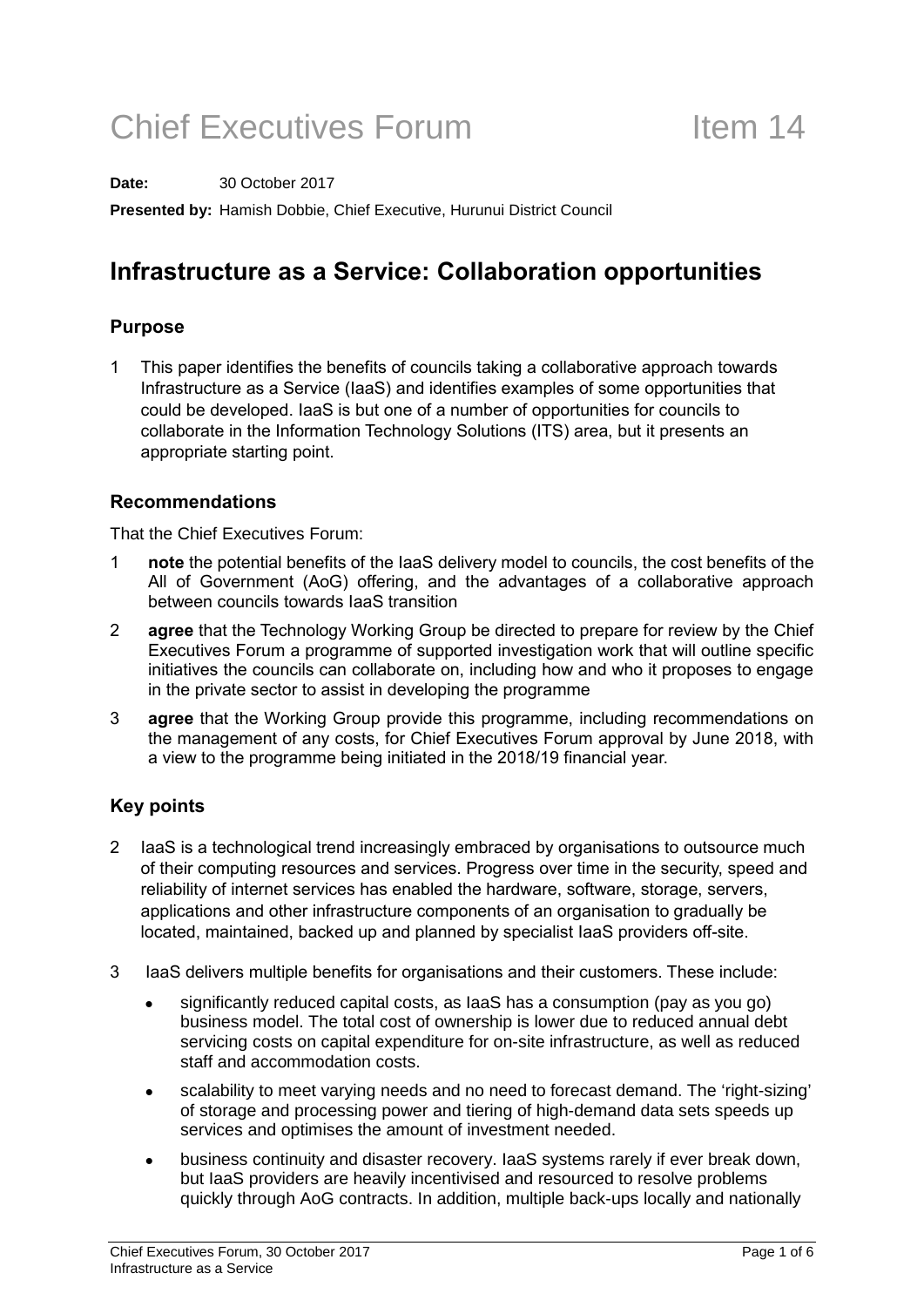avoid the need for individual councils to plan for disasters, while the pace of technological change means IaaS providers are best placed to provide quick effective back-up and disaster recovery using the latest technologies and techniques.

- leveraging technology innovations at no additional cost. For example, IaaS suppliers purchase the latest technologies that would be out of reach of most councils, making these available to multiple clients at a fraction of the cost of ownership.
- councils can focus on core business and reduce the need to recruit and retain highly skilled and specialised, in-demand ITS expertise. This is a key benefit in financial and organisational terms, particularly for smaller councils away from major urban centres.
- 4 There are currently three suppliers on the AoG panel for IaaS services, these being Datacom, IBM and Revera (owned by Spark). These offer competitive negotiated rates for public sector agencies, including local government, and through pre-agreed conditions offer a lower cost, less complex procurement pathway. There are also other providers not on the AoG panel.
- 5 In addition to the benefits of IaaS and the AoG offerings, there may also be benefits in Canterbury councils collaborating along their convergence to IaaS, rather than progressing these developments individually. Benefits may include further cost savings through the leverage of scale, the simplification of customer interactions with councils, less duplication of administration and effort in procurement, reduced up-front transition and establishment costs and the leverage of collective experience and expertise.
- 6 Spark, which has presented to the Working Group along with their recent acquisitions Computer Concepts Ltd (CCL) and Revera, has also expressed a preference for working with Canterbury councils as one, due to the obvious benefits for them in dealing with fewer councils on the same issues. This may be beneficial for the councils, but there are other providers in the market, as set out above, that councils can choose to work with.
- 7 A potential handbrake on the ability and willingness of councils to collaborate in this space, however, is the varying life-cycle and maturities of infrastructure across the region. While this will only become clear through deeper investigations, it is to be anticipated that such issues are not insurmountable and could be accommodated within a medium- to long-term, region-wide programme involving all councils and a preferred IaaS partner or partners.

### **Background**

- 8 A presentation from Spark (Paul Deavoll) to the Chief Executives Forum in mid-2016 raised the potential for councils to work together more closely on opportunities for mobile, cloud and infrastructure developments given the planned completion of 4G broadband roll out throughout Canterbury and councils' gradual progression towards online services for customers. Spark has worked on individual proposals for councils but would prefer to take a more efficient approach by working with local government in the region as one.
- 9 This led in October 2016 to a Technology Working Group being formed to advise Chief Executives on these matters and report back on a way forward. The earthquake of November 2016 delayed this, but the Working Group reconvened to consider this in August 2017, meeting with Spark, Revera and CCL to hear their views on a potential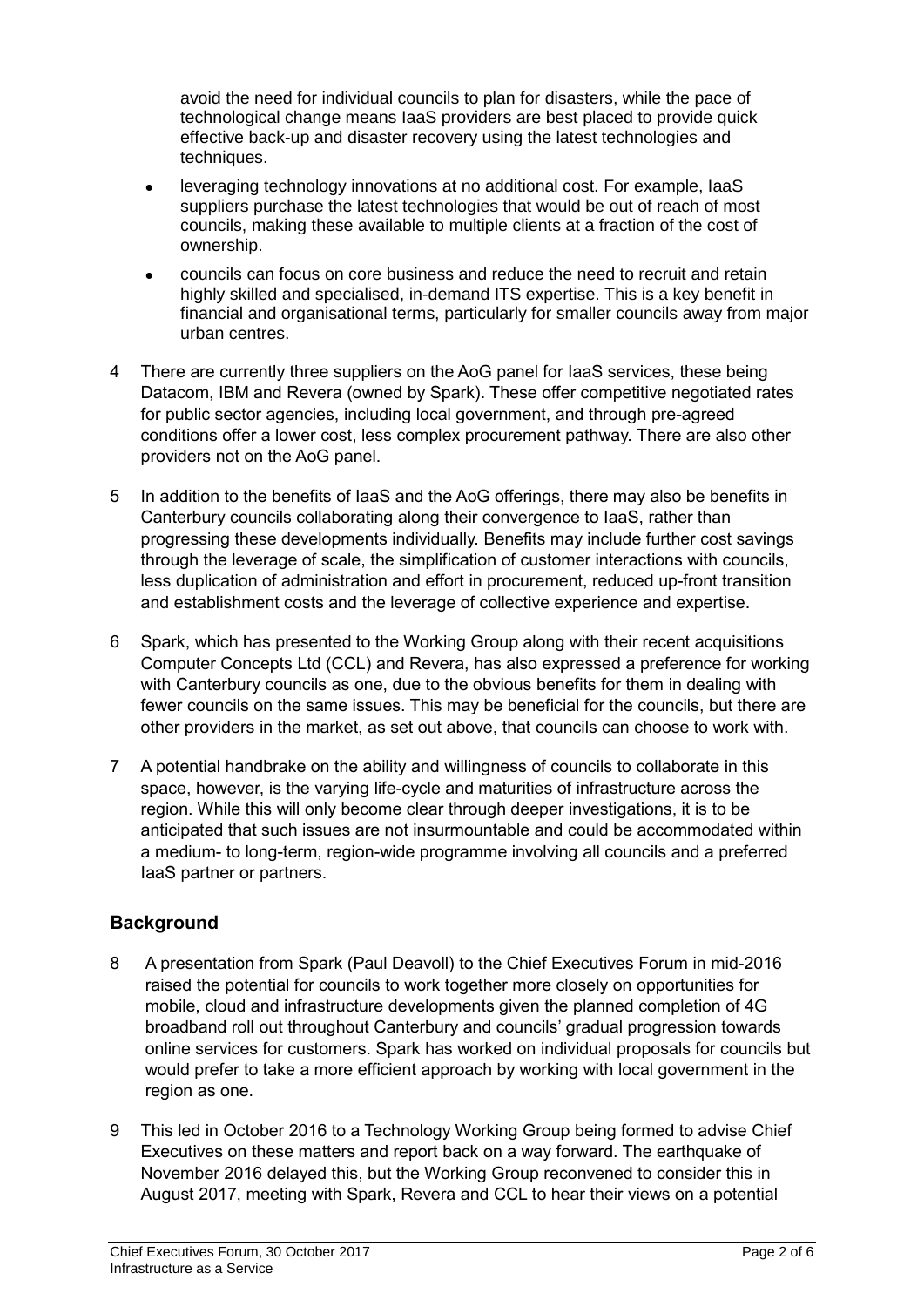approach. The Canterbury District Health Board's Chief Information Officer also made a presentation, providing an overview of the Canterbury health alliance's transition to IaaS and cloud-based systems and applications, which as a multi-party initiative is analogous to the opportunities presenting to local government in Canterbury.

10 Following the meeting, the Working Group agreed to develop this report for the Chief Executives Forum, which is intended to illustrate 'the why' for IaaS, as well as suggest a way forward.

### What's the 'why' for IaaS?

- 11 IaaS is fundamentally the outsourcing of expertise and technology relating to all or parts of the hardware, software, storage, servers, applications and other infrastructure components of an organisation. Through this outsourcing there are benefits in terms of direct and indirect cost savings, as well as non-financial benefits such as improved resilience, reduced risk and quicker, more effective disaster recovery.
- 12 Direct cost savings derive from the pay as you go business model IaaS suppliers work to. Councils pay only for the amount of service (storage, processing) they consume, whereas the conventional model requires councils to forecast their infrastructure needs a year or more ahead (such as disk storage) and invest capital up front to meet that need. This results in redundant capacity and expenditure in the short term and higher whole-oflife costs due to the additional debt servicing cost on top of capex investments. IaaS is an operational cost and is thus cash funded annually and at the level commensurate with the scale of demand for services through the year.
- 13 Waimakariri District's recent experience moving to IaaS would indicate an approximate 2% direct cost saving over a 10-year period, as compared to an alternative option of replacing their aged infrastructure with the latest infrastructure. This excludes debt servicing cost savings on the capex that would be needed to fund the purchase of the infrastructure.
- 14 In addition to this 2% is an estimated further 15% saving as a result of 'right sizing' the amount of processing power and storage space the council needs from the IaaS provider. This right sizing tiers high-demand council data, reducing storage and processing demand and was completed as part of the migration of council data to the IaaS servers. Right sizing also leverages the IaaS provider's ability to procure and make available to clients the very latest in technology at a fraction of the cost of traditional council strategies, which throw storage space (and thus expenditure) at system interruption problems.
- 15 Indirect cost savings arise from the personnel within the IaaS provider who do not need to be employed by councils. In a rapidly changing sector, such people are expensive and hard to come by, but through IaaS councils can enjoy the benefits of rapidly changing technology without having to recruit and retain the expertise themselves, which is proving challenging for small and remote councils.
- 16 This benefit is also true of disaster recovery, where this comes as part of the IaaS service and is typically quicker and more effective than a council by itself can manage. IaaS providers have secure purpose-built facilities, highly sophisticated back-up protocols and disaster recovery techniques that would not be feasible for councils to manage themselves. This includes multiple redundancies to guarantee councils can access their systems after a disaster at short notice.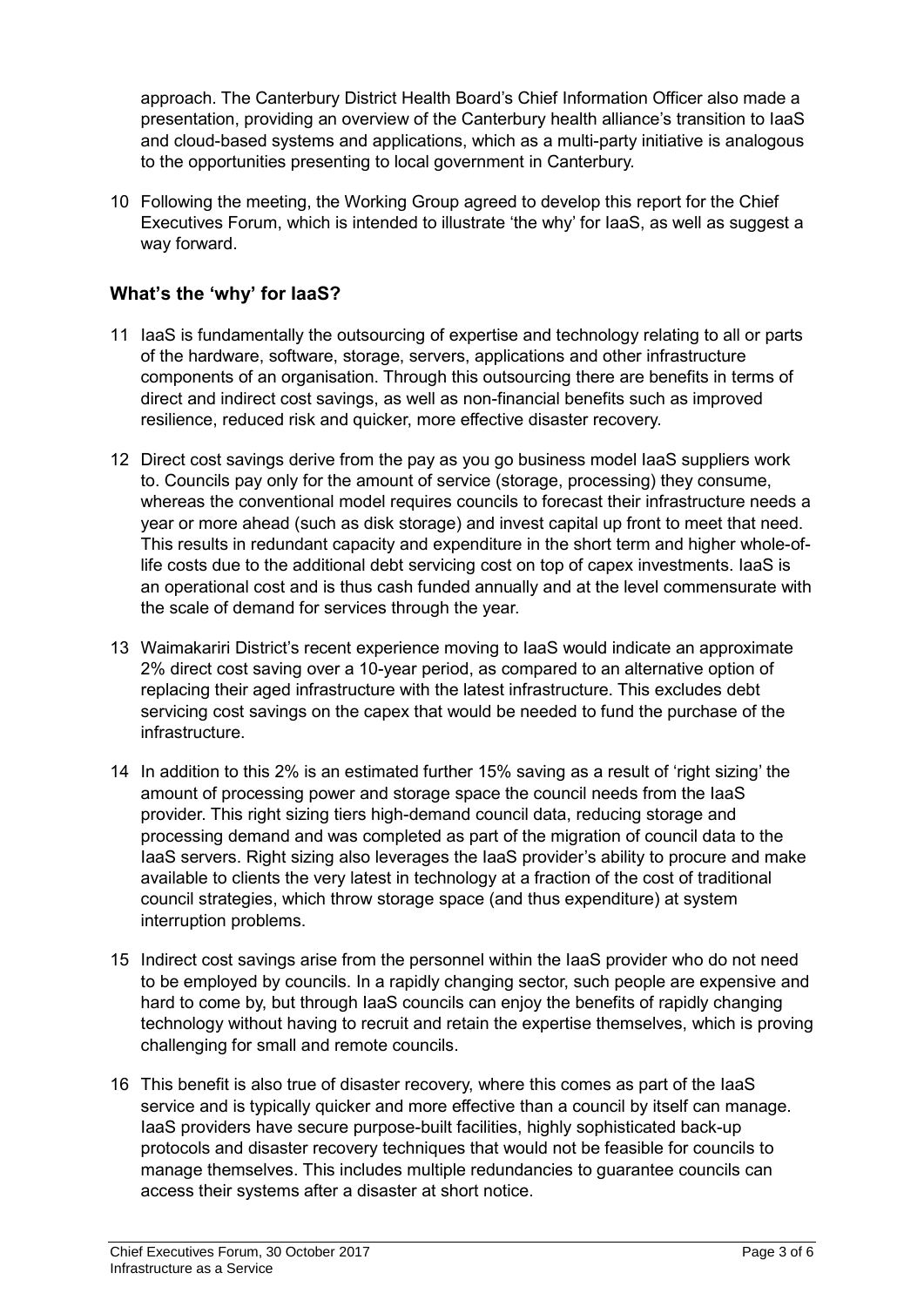- 17 Other indirect cost savings include reduced on-site accommodation costs for infrastructure and the environmental controls and protections.
- 18 The table below is a reproduction of the analysis completed by the Waimakariri Council that draws out the differences between on-site infrastructure and IaaS.

| On-site                                                                                                                                                                                 | <b>laaS</b>                                                                                                               |
|-----------------------------------------------------------------------------------------------------------------------------------------------------------------------------------------|---------------------------------------------------------------------------------------------------------------------------|
| Less reliant on data links                                                                                                                                                              | Relies on data links                                                                                                      |
| Data on-site                                                                                                                                                                            | Data off-site                                                                                                             |
| Choose own server software and hardware                                                                                                                                                 | Consumption based - strong internal controls<br>and contract management required                                          |
| Physical control over own server                                                                                                                                                        |                                                                                                                           |
| Capital cost                                                                                                                                                                            | OpEx cost - more transparent                                                                                              |
| On-going cost of running local server room and<br>DR server room (UPS, generators, power)                                                                                               | No need to buy generators, UPS etc. Generator<br>can be phased out.                                                       |
| Locked into 'point in time' solution, plus need to<br>buy and keep hardware spares, pay for<br>hardware warranties                                                                      | 'Evergreen' environment - ongoing upgrades                                                                                |
| Ongoing high-level, specialised IT staff required<br>- relying on 1 person, plus ongoing cost keeping<br>skills up to date                                                              | Team of specialised skilled staff<br>(this is where highly specialised IT staff have<br>moved too)                        |
| No 24/7 support (Mon-Fr 8-5)                                                                                                                                                            | 24x7 support                                                                                                              |
| New server: lead-time to buy and provision -<br>minimum 3 weeks                                                                                                                         | New server: rapid provisioning, same day                                                                                  |
| Additional storage could take up to 4 months                                                                                                                                            | Same day                                                                                                                  |
| DR site (Kaiapoi?) would need extra connectivity<br>(fibre) for data replication (or replication would<br>impact speed in RSC)                                                          | DR built in – connectivity to DR site included in<br>laaS                                                                 |
| Buy storage in bulk block, e.g. 20TB<br>Add 20TB disk but you only use 10TB - you pay<br>for 20TB<br>Add 20TB disk - you can effectively only use<br>10TB due to RAID (data redundancy) | Buy storage in small block - only pay for what<br>you use<br>You just add 10TB and pay for 10TB<br>Add 20TB, you get 20TB |
| DR testing – extra costs (e.g. Spark)                                                                                                                                                   | DR testing and documentation included                                                                                     |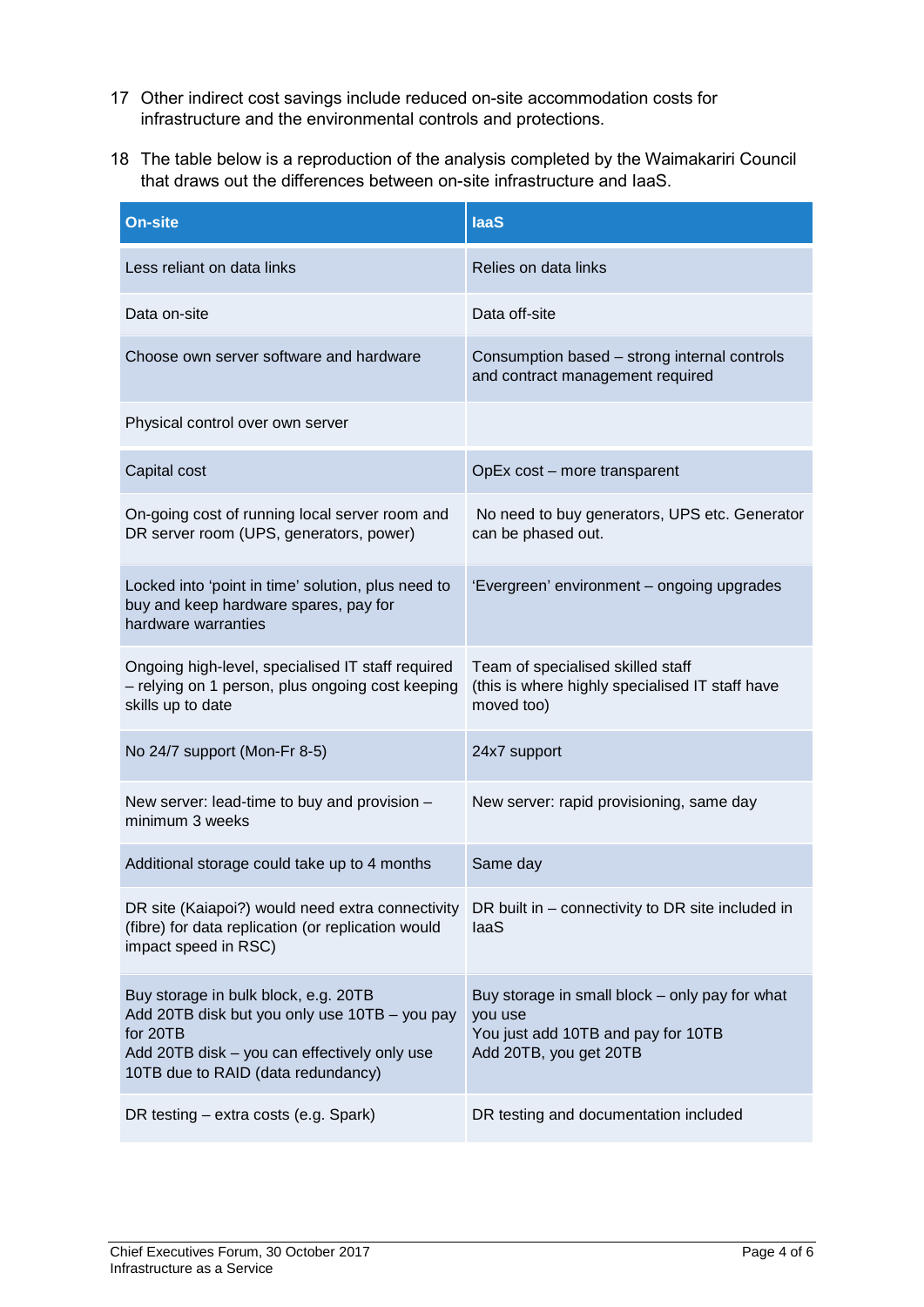### Benefits of All of Government IaaS Offerings

- 19 Central government has a programme of negotiating contracts with suppliers of a wide range of goods and services. These All of Government (AoG) contracts are available to local government to subscribe to without going out to tender, and councils currently use various AoG contracts such as PC purchases, mobile voice and data, travel booking, and vehicle leasing. The AoG contracts have very high service obligations and financial penalty rebates ensuring high quality performance by the providers. The costs of AoG contracts also decrease with increased agencies take up.
- 20 IaaS refers to the outsourcing of equipment such as server computers and computer disk storage to specialist providers. These providers operate on a large scale using pooled server and storage resources, providing readily scalable services. The providers operate sophisticated facilities with onsite staff monitoring system performance around the clock.
- 21 There is a number of central and local government agencies that have moved to IaaS, and locally Environment Canterbury and Waimakariri District Council have moved all of their server infrastructure to IaaS. IaaS is a vendor hosted and managed solution that allows agencies to buy their ICT infrastructure on demand. Buying on demand allows agencies to only pay for what they need, when they need it without the burden of owning and maintaining their own infrastructure.
- 22 One of the directives from the Government Chief Information Officer (Department of Internal Affairs) is for government organisations to focus on ICT Common Capabilities, which means that investment in information and technology must be integrated, leveraging common capabilities to deliver effective and efficient public services (shared services). IaaS will assist with this.
- 23 IaaS is mandated for all public service and non-public service departments as well as ACC, EQC, HNZC, NZTA, NZTE, NZQA, TEC and the 20 DHBs. Other agencies can opt in at any time.

### Benefits of a collaborative approach to IaaS

- 24 Spark proactively approached the Chief Executives Forum in 2016 because they saw the efficiency benefits for them of local government dealing as one with the private sector. Similar administrative and transactional benefits are also true for local government in dealing with a single private sector organisation. This includes pooling of the collective knowledge, skills and experience held by each council towards the greater benefit of all councils.
- 25 By working together councils can also realise financial benefits by dealing as one with the private sector on areas of common interest. Scale efficiencies such as those achieved through group procurement of aerial imagery could be one such benefit.
- 26 The challenge in realising these benefits will be the ability of councils to be responsive to the opportunities. The benefits of IaaS and working together could be undone if councils specify too much variation and complexity in their requirements in order to satisfy individual council wants.
- 27 This is a barrier identified early in the Canterbury Health Alliance experience and was managed through a partnering agreement from the outset that recognised the need for each participant to remain flexible and take a long-term view of the respective costs shouldered and benefits enjoyed by each member of the Alliance over time.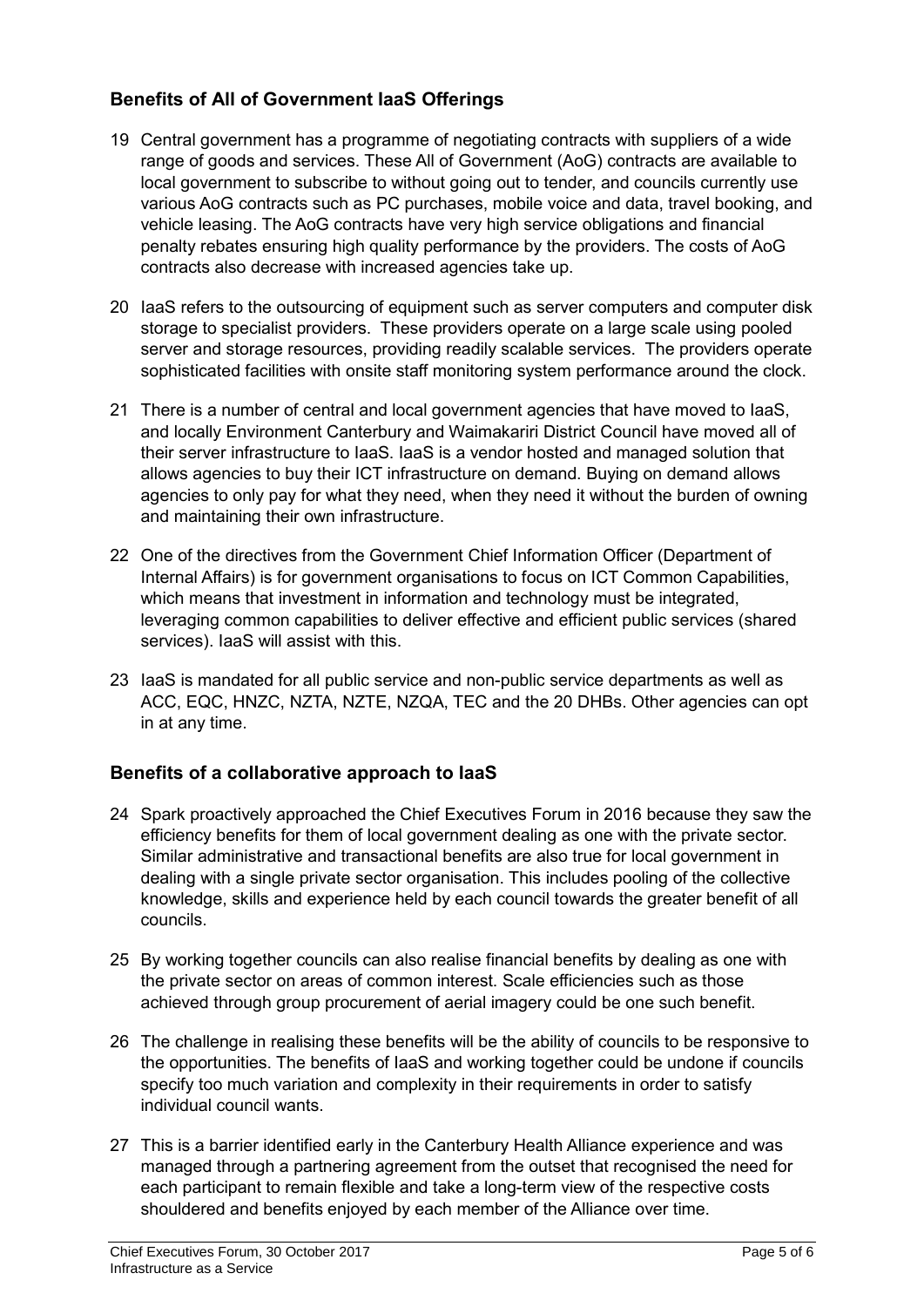### Chief Information Officer views

28 Chief Information Officers have been involved in the development of this advice. Finance Managers are aware of this ongoing work.

### Next steps

29 If the CEF agrees there is merit in continuing to work together to progress IaaS, then the Technology Working Group recommends that it be tasked with identifying the opportunities that could be realised, and for each how these might be procured, over what timeframe, and at what cost. They may be presented individually or as part of a programme or programmes of work, with a view to achieving best value for money.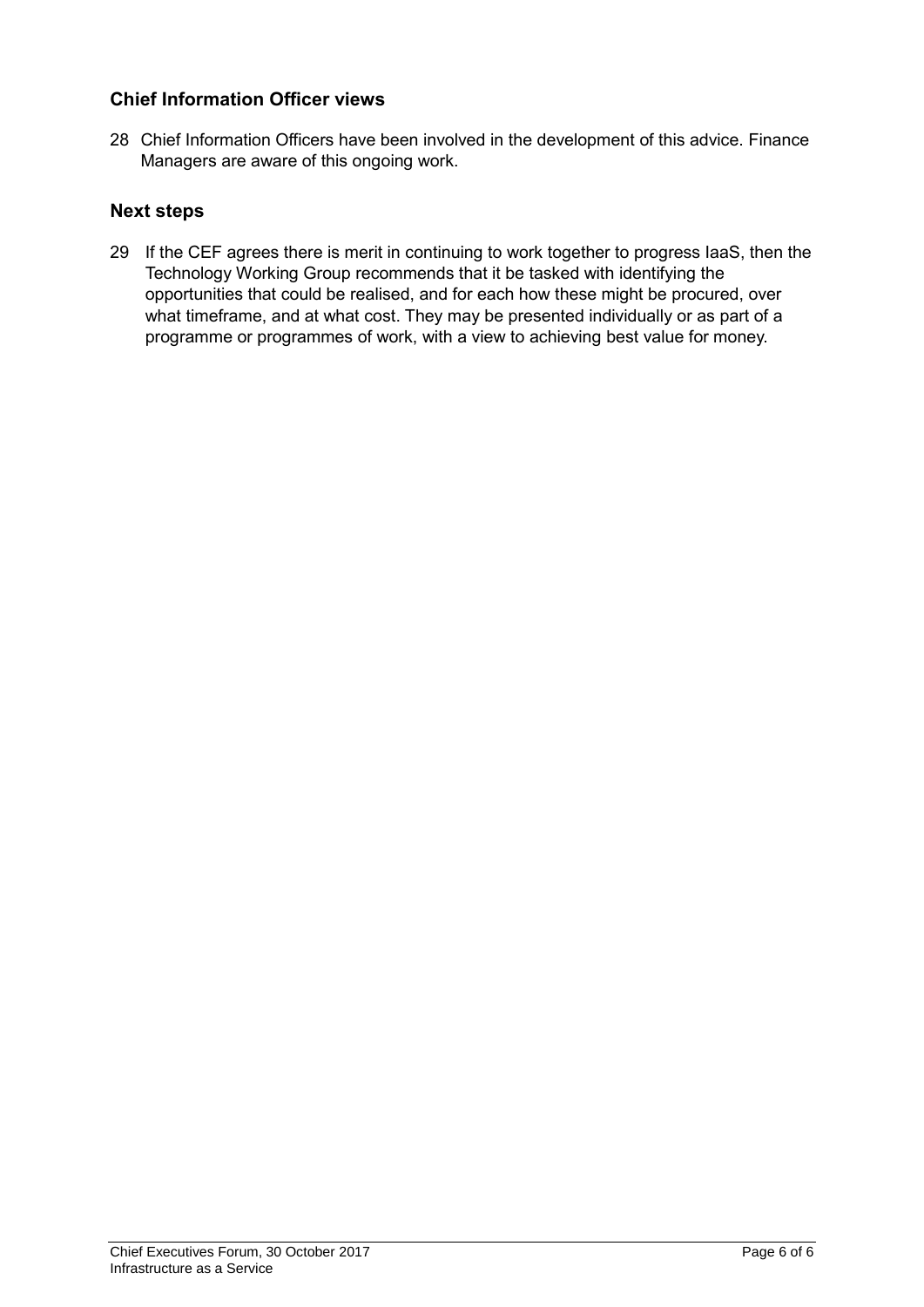### Regional forum meeting schedule 2018 **DRAFT**, October 2017

| <b>Date</b>                          | <b>Time</b>    | <b>Forum</b>                                           | <b>Venue</b>                   |  |
|--------------------------------------|----------------|--------------------------------------------------------|--------------------------------|--|
| <b>First cycle</b>                   |                |                                                        |                                |  |
| Friday 26 January                    | 10:00-15:00    | <b>Planning Managers Group</b>                         | <b>Lincoln Events Centre</b>   |  |
| Monday 29 January                    | 10:00-12:00    | Corporate Forum                                        | Selwyn District Council        |  |
|                                      | 12:30-14:30    | <b>Operations Forum</b>                                | Selwyn District Council        |  |
| Friday 2 February                    | 12:30-14:30    | Policy Forum                                           | Selwyn District Council        |  |
| Tuesday 6 February                   |                | Waitangi Day                                           |                                |  |
| Friday 9 February                    | $9:00 - 12:00$ | <b>Greater Christchurch Partnership</b>                | <b>Environment Canterbury</b>  |  |
| Monday 12 February                   | $9:00 - 12:00$ | <b>Chief Executives Forum</b>                          | Selwyn District Council        |  |
| Thursday $15-$<br>Friday 16 February |                | <b>SOLGM's JLT Risk Management Forum</b>               |                                |  |
| Thursday 22 February                 | 15:00-17:30    | <b>CREDS</b> workshop                                  | tbc                            |  |
|                                      | 18:30-21:00    | Mayoral Forum working dinner                           | <b>Commodore Airport Hotel</b> |  |
| Friday 23 February                   | $9:00 - 12:00$ | <b>Mayoral Forum</b>                                   | <b>Commodore Airport Hotel</b> |  |
|                                      | 13:00-14:30    | Civil Defence and Emergency Management Joint Committee | <b>Commodore Airport Hotel</b> |  |
|                                      | 14:30-16:00    | <b>Regional Transport Committee</b>                    | <b>Commodore Airport Hotel</b> |  |
| <b>Second cycle</b>                  |                |                                                        |                                |  |
| Friday 9 March                       | $9:00 - 12:00$ | Greater Christchurch Partnership Group                 | <b>Environment Canterbury</b>  |  |
|                                      | 10:00-15:00    | <b>Planning Managers Group</b>                         | <b>Lincoln Events Centre</b>   |  |
| Monday 12 March                      | 10:00-12:00    | Corporate Forum                                        | Selwyn District Council        |  |
|                                      | 12:30-14:30    | <b>Operations Forum</b>                                | Selwyn District Council        |  |
| Friday 23 March                      | tbc            | <b>Regional Transport Committee</b>                    | <b>Environment Canterbury</b>  |  |
| Friday 30 March -<br>Monday 2 April  |                | Easter                                                 |                                |  |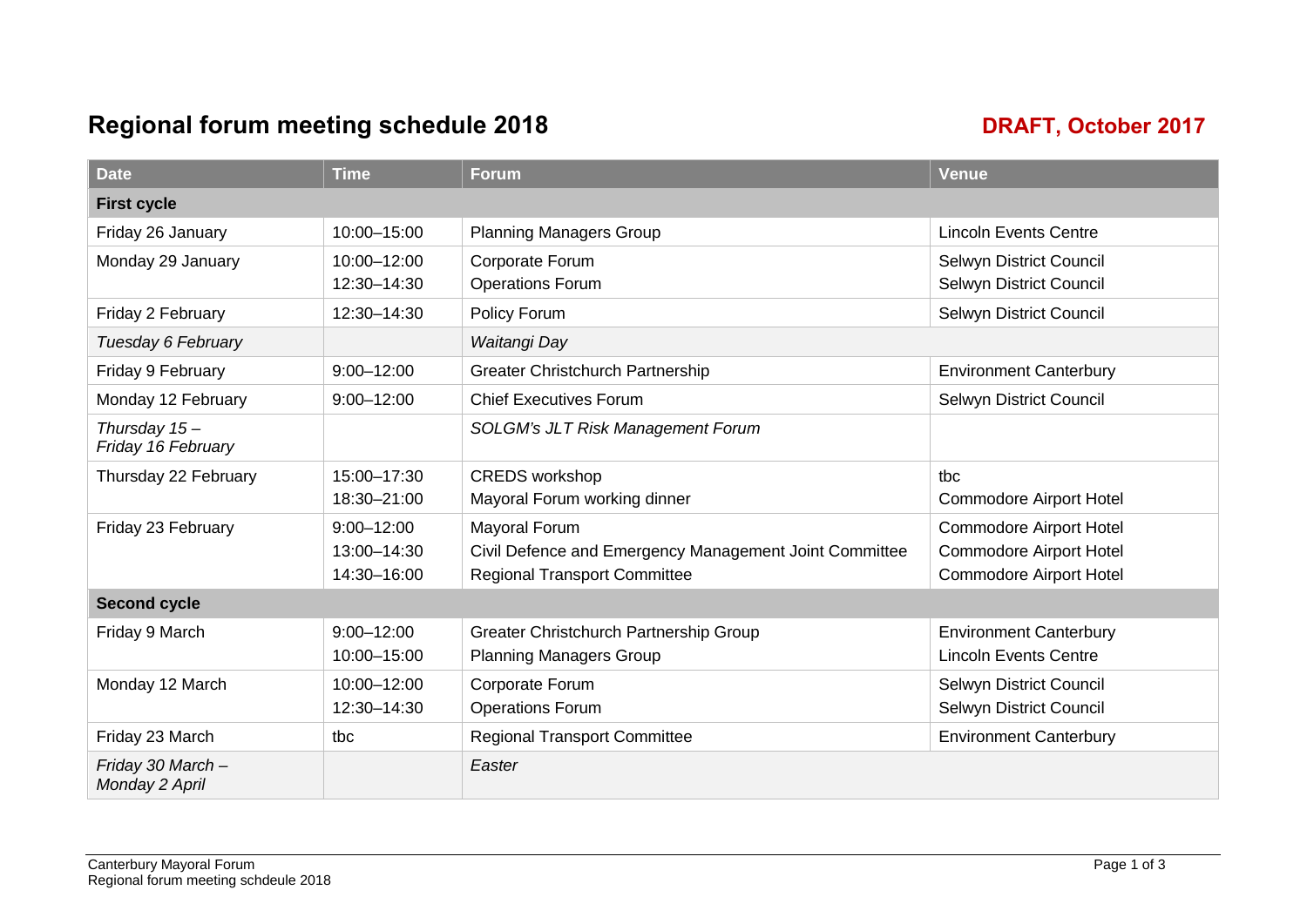| <b>Date</b>        | <b>Time</b>                 | Forum                                                                           | <b>Venue</b>                   |  |
|--------------------|-----------------------------|---------------------------------------------------------------------------------|--------------------------------|--|
| Friday 6 April     | 12:30-14:30<br>Policy Forum |                                                                                 | Selwyn District Council        |  |
| Thursday 12 April  |                             | <b>SOLGM Chief Executives Forum</b><br><b>SOLGM Gala Dinner and Marketplace</b> |                                |  |
| Friday 13 April    | $9:00 - 12:00$              | Greater Christchurch Partnership Group                                          | <b>Environment Canterbury</b>  |  |
| Wednesday 25 April |                             | ANZAC Day                                                                       |                                |  |
| Monday 30 April    | $9:00 - 12:00$              | <b>Chief Executives Forum</b>                                                   | Selwyn District Council        |  |
| Friday 11 May      | $9:00 - 12:00$              | Greater Christchurch Partnership Group                                          | <b>Environment Canterbury</b>  |  |
| Thursday 24 May    | 15:00-17:00                 | <b>Regional Transport Committee</b>                                             | <b>Environment Canterbury</b>  |  |
|                    | 18:30-21:00                 | Mayoral Forum working dinner                                                    | <b>Commodore Airport Hotel</b> |  |
| Friday 25 May      | $9:00 - 12:00$              | Canterbury Mayoral Forum                                                        | <b>Commodore Airport Hotel</b> |  |
|                    | 13:00-14:30                 | Civil Defence and Emergency Management Joint Committee                          | <b>Commodore Airport Hotel</b> |  |
| Monday 4 June      |                             | Queen's Birthday observed                                                       |                                |  |
| Friday 8 June      | $9:00 - 12:00$              | Greater Christchurch Partnership Group                                          | <b>Environment Canterbury</b>  |  |
| <b>Third cycle</b> |                             |                                                                                 |                                |  |
| Friday 6 July      | 10:00-15:00                 | <b>Planning Managers Group</b>                                                  | <b>Lincoln Events Centre</b>   |  |
| Friday 13 July     | $9:00 - 12:00$              | Greater Christchurch Partnership Group                                          | <b>Environment Canterbury</b>  |  |
|                    | 10:00-12:00                 | Corporate Forum                                                                 | Selwyn District Council        |  |
|                    | 12:30-14:30                 | <b>Operations Forum</b>                                                         | Selwyn District Council        |  |
| Friday 20 July     | 12:30-14:30                 | Policy Forum                                                                    | Selwyn District Council        |  |
| 22-24 July (tbc)   |                             | <b>LGNZ Conference</b>                                                          |                                |  |
| Monday 6 August    | $9:00 - 12:00$              | <b>Chief Executives Forum</b>                                                   | Selwyn District Council        |  |
| Friday 10 August   | $9:00 - 12:00$              | Greater Christchurch Partnership Group                                          | <b>Environment Canterbury</b>  |  |
| Thursday 30 August | 15:00-17:30                 | <b>CREDS</b> workshop                                                           | tbc                            |  |
|                    | 18:30-21:00                 | Mayoral Forum working dinner                                                    | <b>Commodore Airport Hotel</b> |  |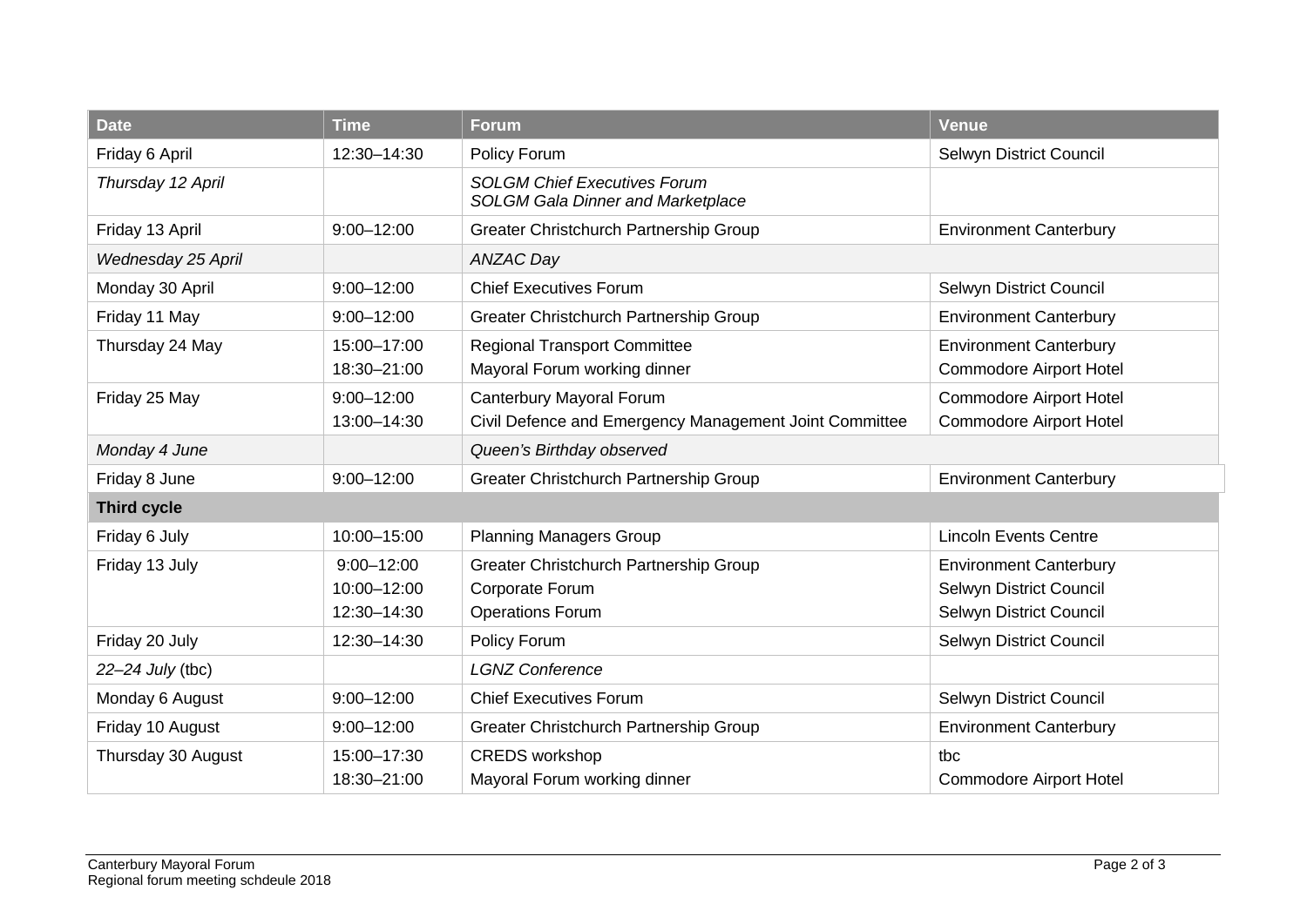| <b>Date</b>                         | <b>Time</b>                                  | <b>Forum</b>                                                                                                                                                                                                  | <b>Venue</b>                                                     |  |
|-------------------------------------|----------------------------------------------|---------------------------------------------------------------------------------------------------------------------------------------------------------------------------------------------------------------|------------------------------------------------------------------|--|
| Friday 31 August                    | $9:00 - 12:00$<br>13:00-14:30<br>14:30-16:00 | Mayoral Forum<br><b>Commodore Airport Hotel</b><br>Civil Defence and Emergency Management Joint Committee<br>Commodore Airport Hotel<br><b>Regional Transport Committee</b><br><b>Commodore Airport Hotel</b> |                                                                  |  |
| <b>Fourth cycle</b>                 |                                              |                                                                                                                                                                                                               |                                                                  |  |
| Friday 14 September                 | $9:00 - 12:00$                               | Greater Christchurch Partnership Group                                                                                                                                                                        | <b>Environment Canterbury</b>                                    |  |
| Friday 21 September                 | 10:00-15:00                                  | <b>Planning Managers Group</b>                                                                                                                                                                                | <b>Lincoln Events Centre</b>                                     |  |
| Friday 5 October                    | 10:00-12:00<br>12:30-14:30                   | Corporate Forum<br><b>Operations Forum</b>                                                                                                                                                                    | Selwyn District Council<br>Selwyn District Council               |  |
| Friday 12 October                   | $9:00 - 12:00$                               | Greater Christchurch Partnership Group                                                                                                                                                                        | <b>Environment Canterbury</b>                                    |  |
| Monday 22 October                   |                                              | Labour Day                                                                                                                                                                                                    |                                                                  |  |
| Friday 19 October                   | 12:30-14:30                                  | Policy Forum                                                                                                                                                                                                  | Selwyn District Council                                          |  |
| Monday 5 November                   | $9:00 - 12:00$                               | <b>Chief Executives Forum</b>                                                                                                                                                                                 | Selwyn District Council                                          |  |
| Friday 9 November<br>$9:00 - 12:00$ |                                              | Greater Christchurch Partnership Group                                                                                                                                                                        | <b>Environment Canterbury</b>                                    |  |
| Friday 16 November                  |                                              | Canterbury Anniversary                                                                                                                                                                                        |                                                                  |  |
| Thursday 29 November                | 15:00-17:00<br>18:00-21:00                   | <b>Regional Transport Committee</b><br>Mayoral Forum Dinner                                                                                                                                                   | <b>Environment Canterbury</b><br><b>Commodore Airport Hotel</b>  |  |
| Friday 30 November                  | $9:00 - 12:00$<br>13:00-14:30                | Mayoral Forum<br>Civil Defence and Emergency Management Joint Committee                                                                                                                                       | <b>Commodore Airport Hotel</b><br><b>Commodore Airport Hotel</b> |  |
| Friday 14 December                  | $9:00 - 12:00$                               | Greater Christchurch Partnership Group                                                                                                                                                                        | <b>Environment Canterbury</b>                                    |  |